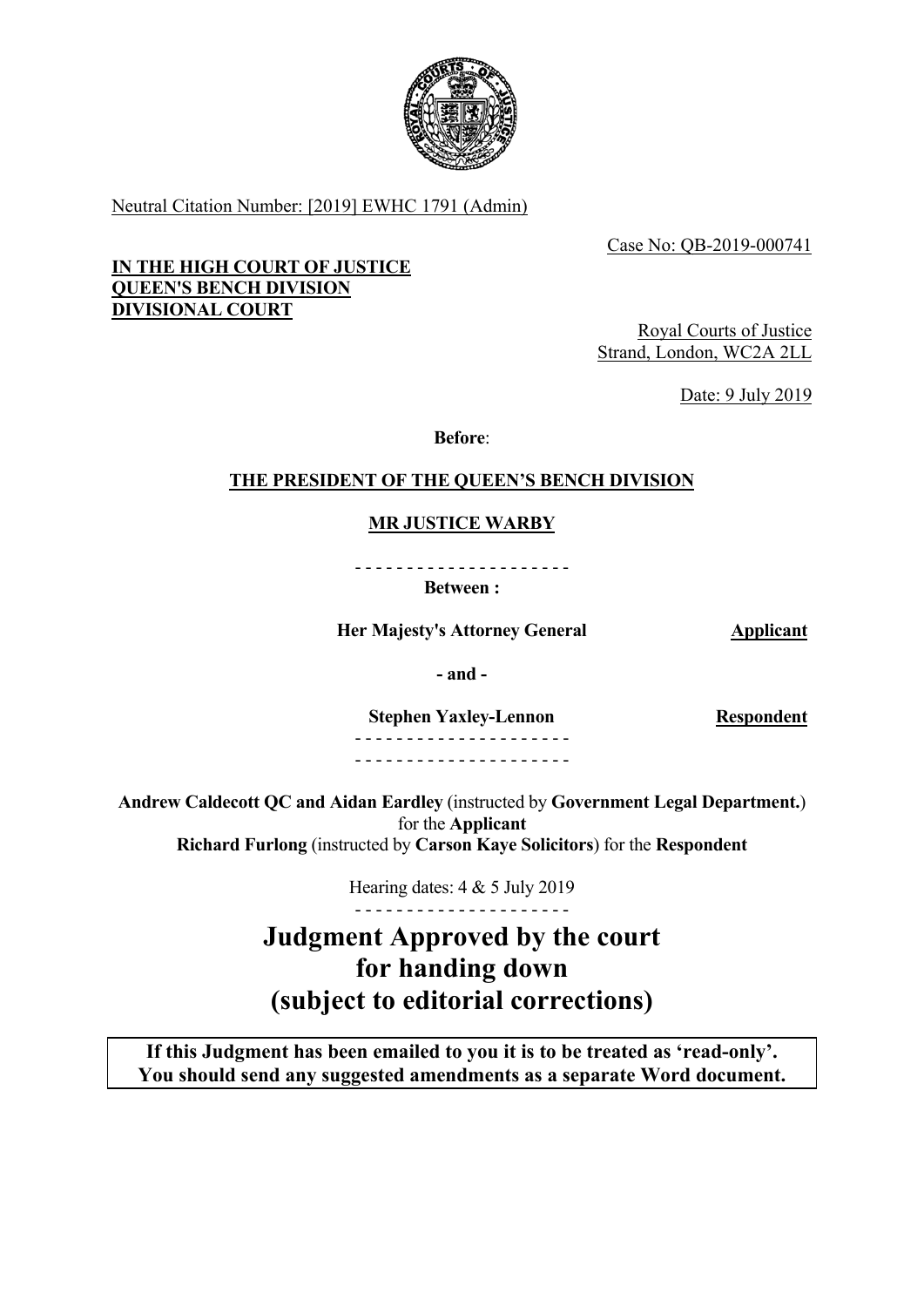# **DAME VICTORIA SHARP: Introduction**

- 1. This is the judgment of the Court on an application by Her Majesty's Attorney General for an order committing the respondent to prison for contempt of court.
- 2. The respondent is Stephen Yaxley-Lennon, also known as Tommy Robinson. The application arises from what he did and said outside the Crown Court at Leeds on the morning of Friday 25 May 2018, when the jury was in retirement at the end of *R v Akhtar,* a long trial in which a number of men were accused of sexual offences against women and girls. The focus of the application is on the respondent's live-streaming of video of what he did and said, to an online audience via his Facebook page, which had been liked or followed by some 1.2 million people at the time.
- General alleges that the content of what was published gave rise to a substantial risk amounting to a breach of the rule of contempt law known as "the strict liability rule". Thirdly, it is alleged that by confronting some of the defendants as they arrived at Court, 3. In summary, the Attorney General alleges that the respondent's conduct amounted to contempt of court in three different respects. First, the online publication involved a breach of a reporting restriction order ("the RRO") that had been imposed under s 4(2) of the Contempt of Court Act 1981, and which prohibited any reporting of the *Akhtar*  trial until after the conclusion of that trial and all related trials. Secondly, the Attorney that the course of justice in the *Akhtar* case would be seriously impeded, thereby doing so aggressively, and openly filming the process, the respondent interfered with the due administration of justice. Contempt of court is quasi-criminal in nature, so the onus is on the Attorney General to prove his case so that we are sure.
- 4. Permission to bring this application was granted by this Court after a hearing on 14 May 2019. We heard the substantive application on 4 and 5 July 2019, and on Friday 5 July 2019, we announced our decision in the following terms:

"The purpose of the law of contempt of court is to protect the integrity of legal proceedings, the administration of justice, and ultimately the rule of law, which is vital to the protection of the rights of every citizen.

 thirdly, by aggressively confronting and filming some of the Our conclusions are as follows. The respondent committed a contempt of court on 25 May 2018 in three respects: first, by breaching a reporting restriction imposed under s 4(2) of the Contempt of Court Act 1981, in the case of *R v Akhtar*; secondly, by live streaming a video from outside the public entrance to the court, the content of which gave rise to a substantial risk that the course of justice in that case would be seriously impeded; and defendants in that case as they arrived at court, thereby directly interfering with the course of justice.

In our judgment, the respondent's conduct in each of those respects amounted to a serious interference with the administration of justice."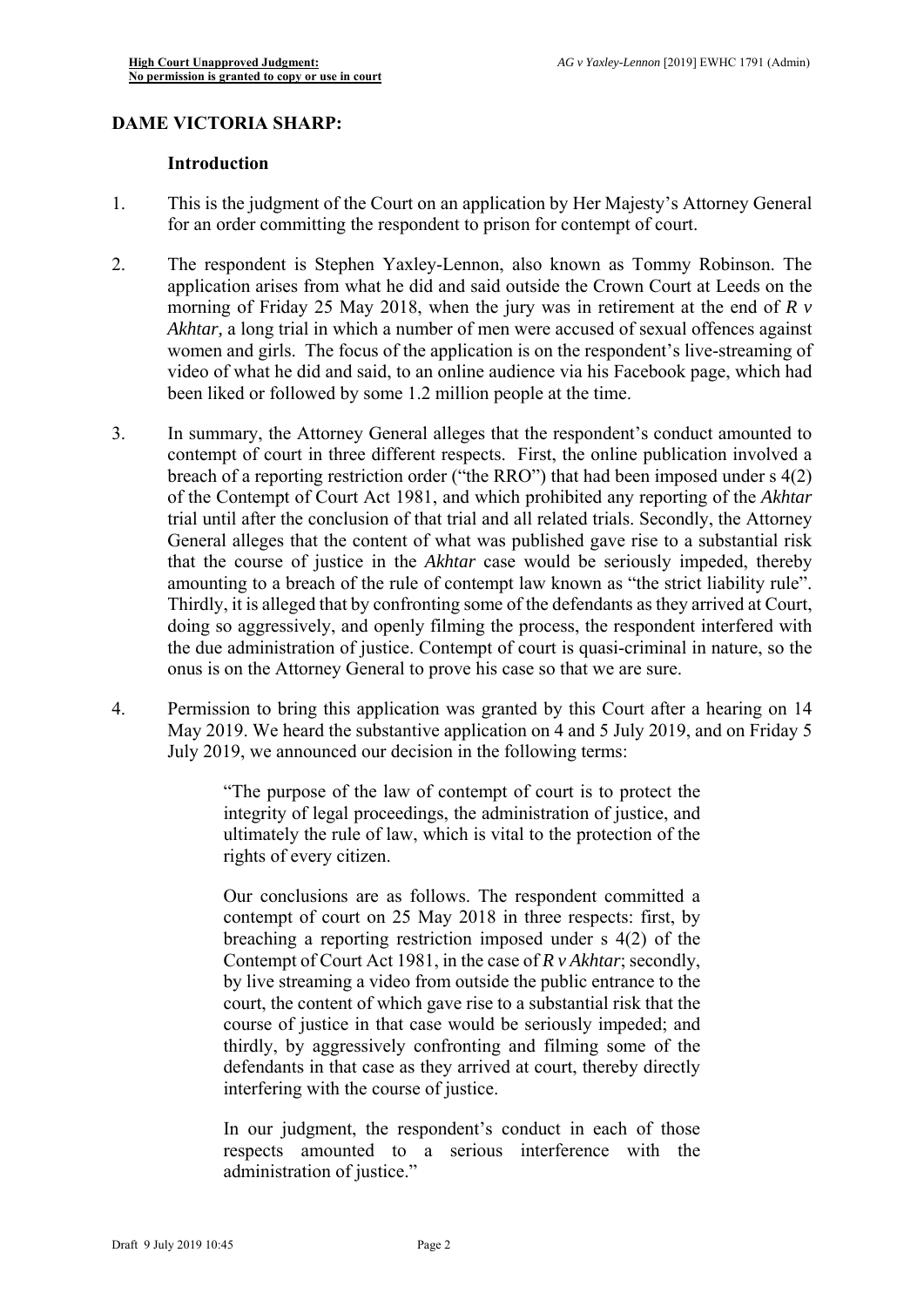5. These are our reasons.

# **The history**

6. Much of this has been set out in a judgment of the Court of Appeal [2018] EWCA Crim 1856 [2018] 1 WLR 5400.

# *Huddersfield*

7. In 2017, a total of 29 individuals were charged with involvement in the sexual exploitation of young women and girls in the Huddersfield area. On 12 April 2017, there was a hearing at Huddersfield Magistrates Court, at which the defendants were sent for trial in the Crown Court. The respondent attended, and took part in video recorded reporting. There was other reporting of these proceedings.

# *Canterbury*

 a jury had been sent out to consider their verdicts at the end of a trial (unrelated to the filming in the precincts of the court. For this contempt, he was committed to a term of 8. On 8 May 2017, the respondent attended the Crown Court at Canterbury, at a time when Huddersfield charges) in which four defendants were accused of rape. The respondent filmed himself on the steps of the court building and inside the building, including two pieces to camera in which he described the trial as involving "Muslim child rapists". He then published the footage on the internet. At a hearing on 22 May 2017, when he was represented by Leading and Junior Counsel, the respondent admitted contempt by three months' imprisonment, suspended for 18 months.

*Leeds* 

- Huddersfield charges. He directed that those charges should be tried in a series of three 9. In the meantime, on 11 May 2017, there was a directions hearing before HHJ Marson QC in the Crown Court at Leeds, when the Judge made orders in respect of the trials in Leeds, commencing in January, April and September 2018. The first case was called *Dhaliwal* and others. The *Akhtar* case was the second of the three. These proceedings were reported in the Huddersfield Examiner and other media, including the BBC.
- conclusion of this trial and all related trials." The statutory provision under which the 10. On 19 March 2018, in the Crown Court at Leeds, the RRO was made by HHJ Marson QC. It was headed, in capitals, "Notice to the Press – Reporting Restriction" and "Postponement Order". It was made in the *Akhta*r proceedings, and provided that "The publication of any report of these proceedings shall be postponed until after the order was made was identified. The purpose of the order was specified: "Since it appears to be necessary for avoiding a substantial risk of prejudice to the administration of justice in these proceedings". That is one of the statutory bases for making such an order, and although the grounds were imperfectly stated, no challenge was made to the RRO or the Judge's decision to make it until the skeleton argument for the present hearing.
- were originally 10 defendants. On Thursday 24 May 2018, the jury were sent out to 11. On 16 April 2018, the *Akhtar* trial began, before HHJ Marson QC and a jury. There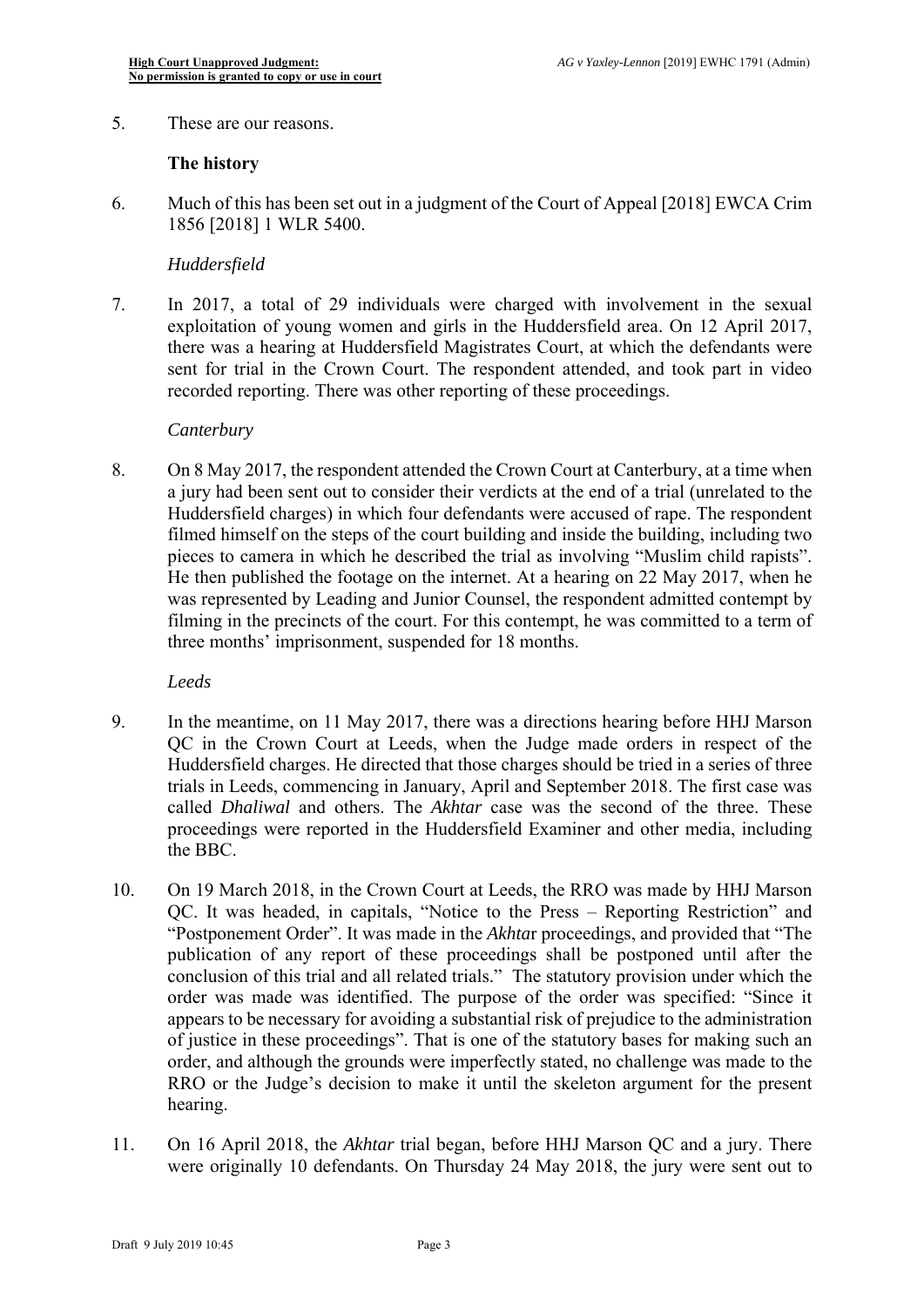his behalf. It was accepted that "he was aware there was a reporting restriction", but therefore committed to prison for a period of 13 months. An RRO was imposed in consider their verdicts. By this time there were 9 remaining defendants. On the morning of Friday 25 May 2018, the respondent attended the Court. He spoke to Court staff. He was filmed speaking about the case, and speaking to some of the defendants. The video was live-streamed. Later that same day, the respondent came before HHJ Marson accused of contempt of Court. The Judge adopted a summary procedure. The respondent took advice from Counsel, and admitted contempt. Counsel mitigated on Counsel submitted that there was mitigation that would "allow [the Judge] to draw back from the imposition of an immediate custodial sentence." The Judge was not persuaded, and committed him to prison for 10 months, simultaneously activating the suspended order imposed at Canterbury, which was made consecutive. The respondent was respect of those events, pursuant to s 4(2). This was later lifted.

 demonstration, which had been advertised in advance. On Monday 4 June 2018, a fresh 12. The jury deliberated for the rest of 25 May 2018, and were then sent away until the following Tuesday, 29 May. On that day, Counsel for two of the defendants applied unsuccessfully for the discharge of the jury, relying among other things on the way in which the respondent had confronted the defendants and the allegedly prejudicial nature of what had been said. On Friday 1 June 2018 there was a large demonstration by the English Defence League outside the Crown Court at Leeds, protesting at the respondent's arrest and imprisonment. One of the defendants in the *Akhtar* trial, Sajid Hussain, absconded. His Counsel had expressed concern on his behalf about the application to discharge was made, based on the effects of the demonstrations. This was rejected. On Tuesday 5 June 2018, the jury returned their verdicts, finding each of the remaining defendants guilty on all counts that had been left to the jury for decision.

# *London: Court of Appeal*

- Office, on reviewing the papers, identified some procedural flaws in the process in 13. The respondent appealed to the Court of Appeal (Criminal Division) ("CACD") but only against the sentence imposed by the Crown Court at Leeds. The Criminal Appeal Leeds, which prompted an appeal against the finding of contempt. The respondent also sought to appeal out of time against the Canterbury committal and sentence.
- to breach of the RRO; and (iv) the haste with which the process was conducted had 14. His case was heard on 18 July 2018. On 1 August 2018, the Court handed down the judgment to which we have referred. It refused to extend time to appeal against the decisions made at Canterbury, and quashed the committal order made at Leeds. In outline, the Court's reasons were that (i) it had been inappropriate to deal with the matter summarily; (ii) although it was tolerably clear that the nub of the allegation was breach of the RRO, there had been no clear statement of the conduct alleged to represent such a breach; (iii) the Judge's reasoning did not make clear what he considered to be a breach, and relied on conduct which – if it was contempt - could not have amounted curtailed Counsel's ability to put forward full mitigation on the respondent's behalf: see [77]. The respondent, who had by this time spent some 10 weeks in custody, was released on bail.
- 15. The CACD remitted the matter to the Crown Court, directing that it be heard before the CACD highlighted the requirements of clarity and particularity. In the context of the Recorder of London at the Central Criminal Court as soon as reasonably possible. The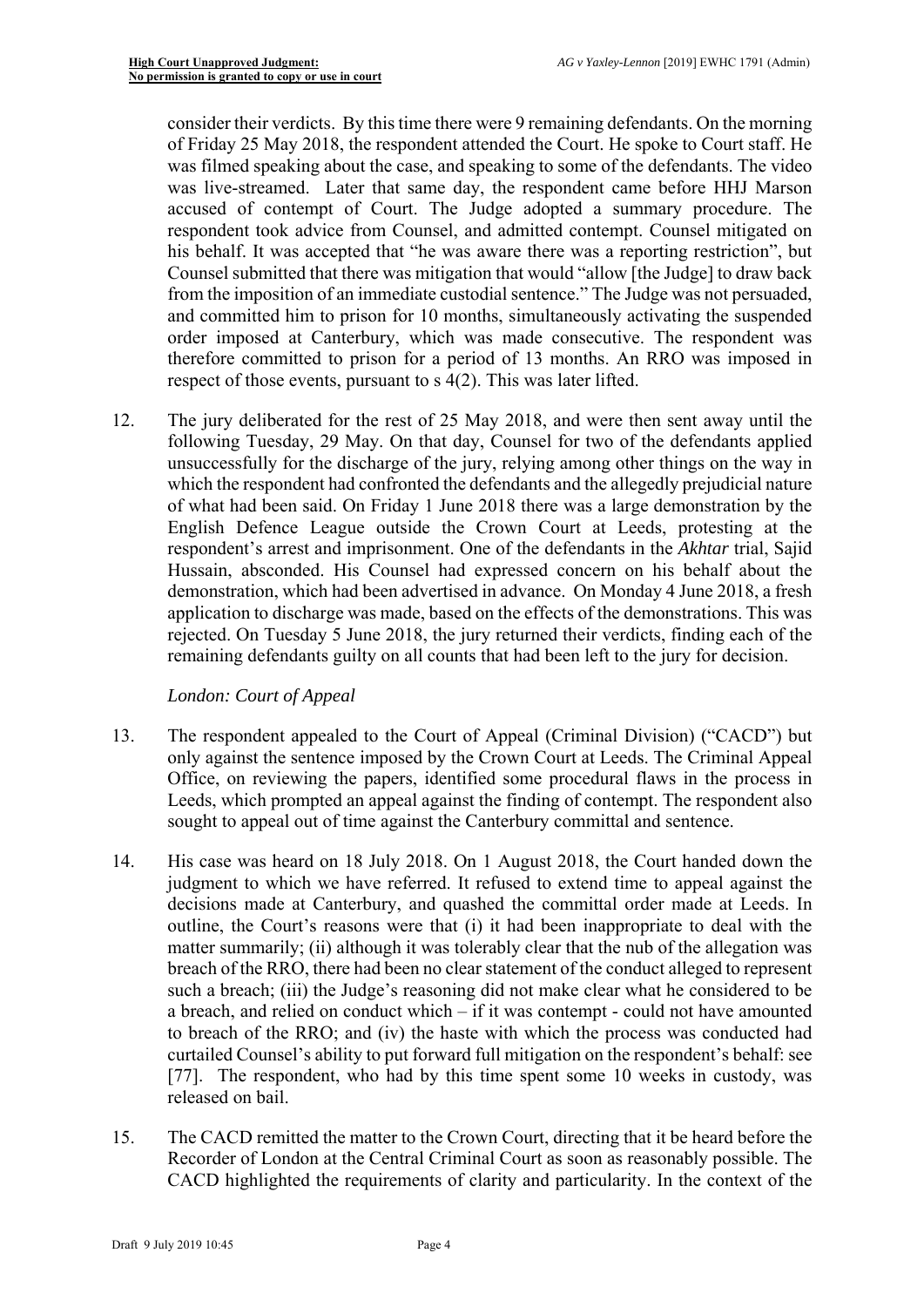RRO, it identified the need to take "proper steps to set out the offending conduct, by alleged, observing that "outside references to the [RRO] there were aspects of the video reference to the video in question". It also noted that other forms of contempt might be which [HHJ Marson] considered amounted to criminal contempt ..." It was recognised that the case needed to be "presented by someone other than a judge."

- prescribed by Part 48 of the Criminal Procedure Rules, coupled with an invitation to 16. The procedure identified by the CACD to achieve these objectives was the one the Attorney General to nominate an advocate to appear at the fresh hearing.
- 17. The relevant provisions of Part 48 are set out in the CACD judgment at [41]. They envisage an "inquiry", which may be conducted "there and then" or postponed. The procedure at Leeds had involved an inquiry there and then. The CACD envisaged a fresh hearing that was postponed, thus requiring the Court, as a first step, to "arrange for the preparation of a written statement containing such particulars of the conduct in question as to make clear what the respondent appears to have done": r 48.7(2). Thereafter, the procedure laid down by Part 48 is a relatively simple one. The Court must identify the procedure to be adopted and inform the respondent. If the respondent admits the conduct, the Court need not receive evidence. If the respondent does not admit the conduct, the Court must consider any statement under r 48.7, any other evidence, and any representations by the respondent.
- 18. This procedure is suitable for relatively simple cases, but not for those that require the resolution of substantial factual issues as, in the event, proved to be the position in this case. Appointments by the Attorney General of an advocate to the Court are governed by a Memorandum dated 19 December 2001, the effect of which is to restrict the advocate to providing assistance on the relevant law and application to the facts. The advocate is not authorised to carry out factual investigations, lead evidence, or crossexamine witnesses.

# *London: the Central Criminal Court*

 whether the Attorney General should bring proceedings of an adversarial nature, in 19. It started in satisfactory way. Counsel was appointed by the Attorney General on 24 August 2018, and thereafter produced particulars, specifying the alleged contempts. The allegations were of breach of the RRO, and breach of the strict liability rule. In our judgment, they were clear and sufficient. However, on 22 October 2018, the respondent served a witness statement which made clear, for the first time, that there were significant issues of fact between the parties, which would require resolution. He claimed to have made enquiries at court and online about the existence and content of an RRO. That account called for an evidential investigation which was outside the scope of the role assigned to the advocate to the Court, and it would have been quite inappropriate for the Recorder of London to undertake it. Accordingly, on 23 October 2018, the Recorder held that the matter could not fairly be disposed of under the Part 48 procedure. Instead, he referred the matter to the Attorney General, to consider which Counsel for the Attorney General could lead evidence and cross-examine witnesses. On 5 November 2018, the respondent was released from bail.

*The CACD again*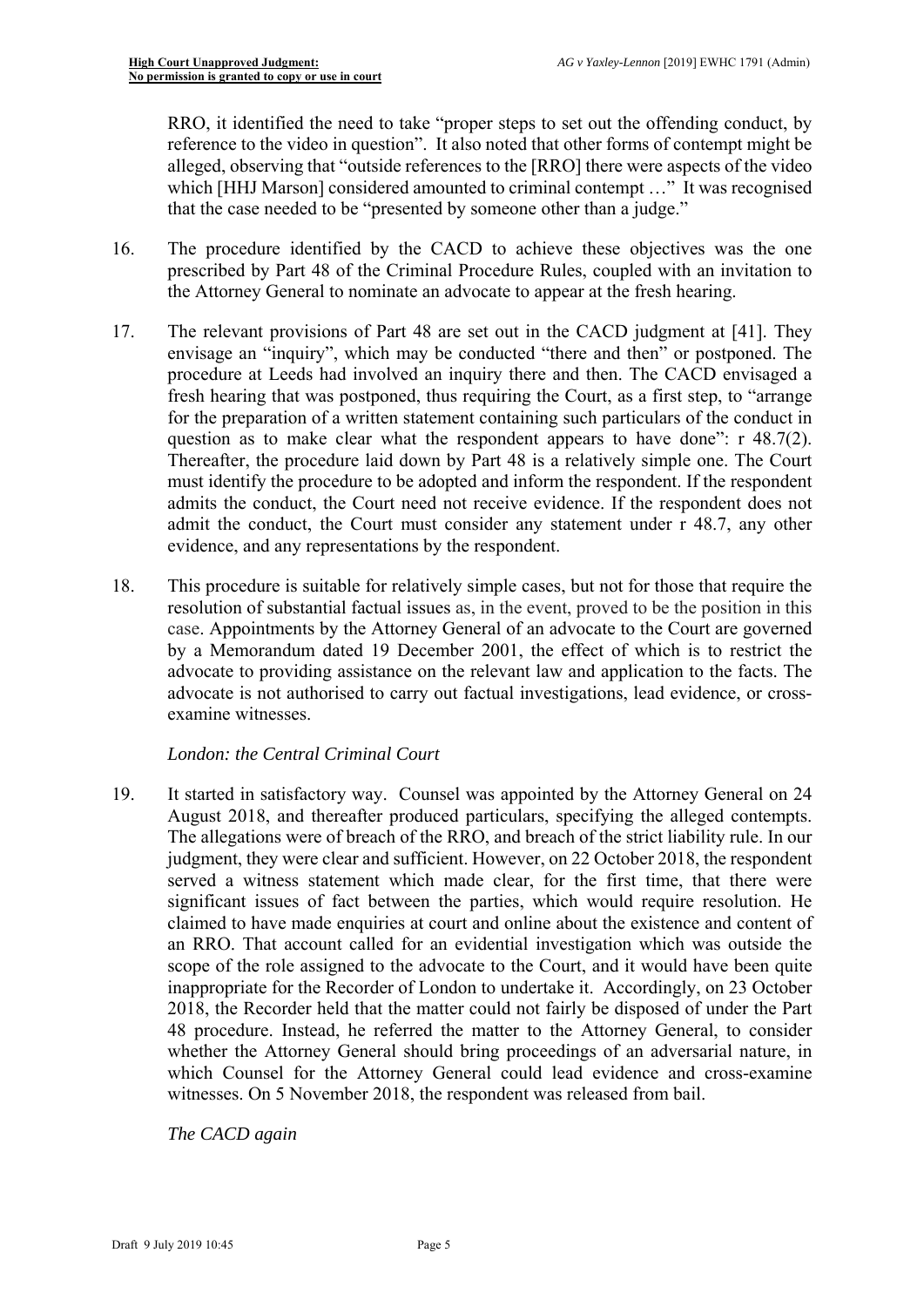- 20. On 21 November 2018, a single Judge of the CACD considered an application by Faisal Nadeem, one of the defendants in the *Akhtar* case, for permission to appeal against conviction. The application was based principally on the proposition that Nadeem's trial had been prejudiced by (a) the respondent's activities in streaming video of Nadeem outside court, appearing to react aggressively to provocation by the respondent, and in which the respondent referred to another sexually related charge on which Nadeem was to be tried and (b) protests following the respondent's imprisonment by HHJ Marson.
- instructions, or felt unable to decide the case on the evidence accordance with his or her 21. The single Judge dismissed the application. He rejected the contention that the jury would have become aware of the video and been prejudiced by it as "a wholly speculative ground of appeal which has no evidential basis". He pointed out that the jury had been repeatedly told that they should not carry out researches, should try the case on the evidence, and must tell the Judge if any fellow juror disobeyed those instructions. He observed that there was no evidence that any juror did disobey those oath. The protests had been directed at the Judge not the jury, and there was no reason to believe that they put the jury under pressure.

#### *The present proceedings*

 representations as to why further proceedings should not be instituted, the Attorney "Applications and proceedings in relation to contempt of court". Details of claim 22. Following correspondence, in the course of which the respondent's solicitors made General brought this application. He did so by means of a Claim Form under Part 8 of the Civil Procedure Rules, invoking the provisions of Part 81 which governs accompanied the Claim Form. These began by explaining that the Attorney General sought permission to apply to a Divisional Court of the Queen's Bench Division "for an order of committal and/or such other order as may seem just for his contempt of court", details of which were set out in written grounds.

# *The permission hearing*

 the Attorney General's application; what were the threshold tests to be applied and should permission be granted? We concluded that permission was required for each 23. We heard the permission application on 14 May 2019, at the Central Criminal Court. Three main issues arose for our decision: was permission required for all three limbs of limb of the application; that the Court should examine each limb separately and give permission to proceed if, and only if, it was satisfied that the application disclosed a reasonable basis for seeking committal, which it was in the public interest to pursue and that these threshold requirements were met. We announced our conclusion, and granted permission, reserving our reasons, which we give at the end of the present judgment.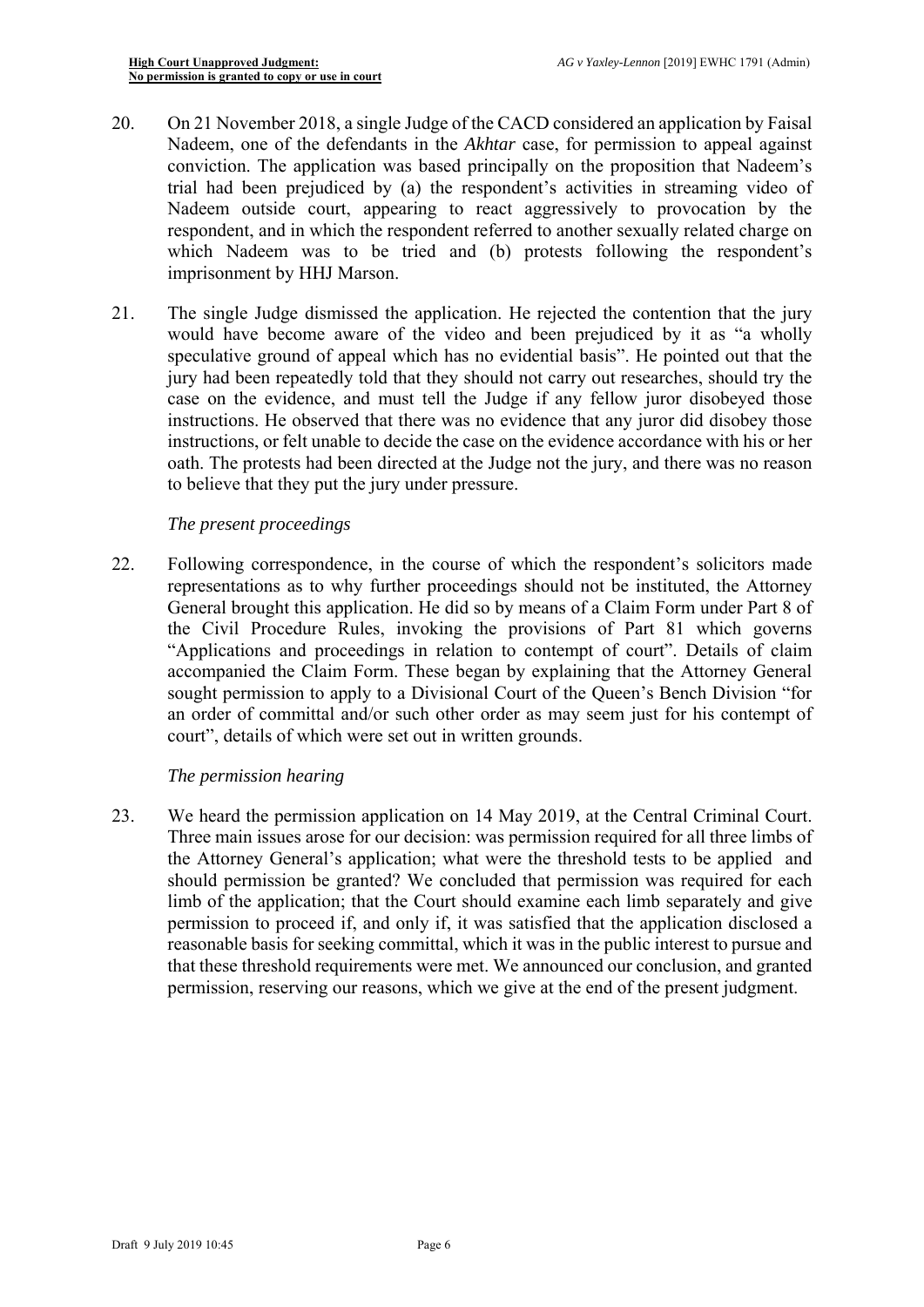#### *The substantive hearing*

24. The Attorney General's application is supported by an affidavit from James Jenkins, Head of Criminal Casework at the Attorney General's Office. The respondent served evidence before our decision on permission, on 26 April and 3 May 2019. Since our grant of permission, he has served a further affidavit, his second. The Attorney General has filed affidavits in reply from the Court Security Officer at Leeds, Anthony Walton, and the Operations Manager, Michelle Dunderdale. There is a short supplemental affidavit from Mr Jenkins, which we gave leave to adduce. Ms Dunderdale, Mr Walton and the respondent were cross-examined before us. During the hearing, the respondent submitted a further affidavit (his third), and was recalled for further cross-examination on its contents.

# **Legal context**

25. Contempt of court is principally a common law doctrine. Its purpose is to protect the who interfere with, obstruct, impede or prejudice the due administration of justice, or integrity of civil and criminal proceedings by imposing appropriate penalties on those expose the process to risk that these consequences will follow. The label "contempt of court" has long been considered inappropriate. As Salmon LJ observed in *Morris v Crown Office* [1970] 2 QB 114, 129:

> protect them from insult. Nothing could be further from the truth. is sui generis and has from time immemorial reposed in the judge "The archaic description of these proceedings as "contempt of court" is in my view unfortunate and misleading. It suggests that they are designed to buttress the dignity of the judges and to No such protection is needed. The sole purpose of proceedings for contempt is to give our courts the power effectively to protect the rights of the public by ensuring that the administration of justice shall not be obstructed or prevented: *Skipworth's Case,*  L.R. 9 Q.B. 230 and *Rex v Davies* [1906] 1 KB 32. This power to commit for what is inappropriately called "contempt of court" for the protection of the public."

 A similar point was made by Lord Cross of Chelsea in *Attorney General v Times*  all citizens, whether on the left or the right or in the centre, should be anxious to *Newspapers Ltd* [1974] AC 273, when he suggested (at 322) that the name "contempt of court" had authoritarian overtones which might tend to predispose people in favour of the alleged offender, when in truth "the administration of justice is something which safeguard".

 law are relevant in this case. The first is interference with parties on their way to and 26. The law of contempt has been supplemented and shaped by statute. Four aspects of the from court. It is well-established that this may amount to contempt at common law. The Court of Appeal summarised the principles and their rationale in *R v Runting* (1989) 89 Cr. App. R. 243, 245:

> "…the law insists that a defendant and witnesses, and indeed criminal trial or in a civil trial, is entitled to go to and from the anyone else who has a duty to perform at a Court, whether in a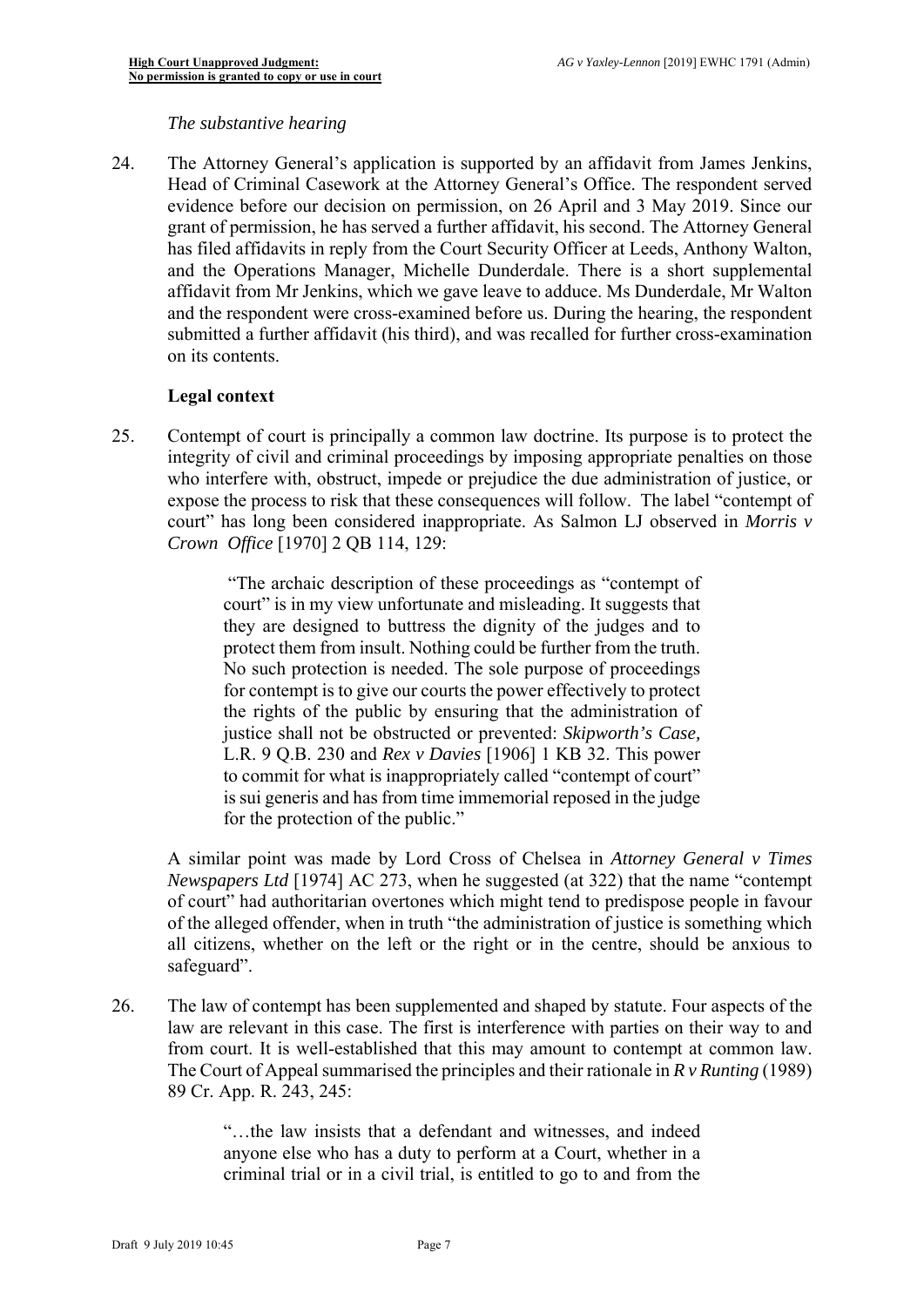Court, that is between his home and the Court, whether on foot or otherwise, without being molested or assaulted or threatened with molestation.

There are two reasons for that, it seems to this Court. The first is, there must be nothing to create in the minds of such persons any fear such as to make them less likely to wish to come to Court to carry out their proper functions. The second reason, which is perhaps more difficult to put adequately into words, is this: that the authority and dignity of the Court require that those who attend the Court to carry out their duties should be allowed to do so without let or hindrance, and again without fear of molestation."

27. Secondly, there is the creation and publication of images of people in the court, the court building, or in its precincts. Since 1925, this has been regulated by statute. The Criminal Justice Act 1925 s 41(1) provides, in its amended form, as follows:

# "41**.— Prohibition on taking photographs, &c., in court**.

- (1) No person shall—
	- (a) *take* or attempt to take *in any court any photograph,* or with a view to publication make or attempt to make in any court any portrait or sketch, *of any person, being a*  judge of the court or a juror or a witness in or a *party to any proceedings before the court, whether civil or criminal*; *or*
	- (b) *publish any photograph,* portrait or sketch *taken* or made *in contravention of the foregoing provisions of this section* or any reproduction thereof;
- …

…

(2) For the purposes of this section—

 *if it is taken or made* in the court-room or in the building (c) *a photograph,* portrait or sketch *shall be deemed to be a photograph,* portrait or sketch *taken or made in court*  or *in the precincts of the building in which the court is held, or if it is a photograph*, portrait or sketch *taken or made of the person while he is entering or leaving the*  court-room or any such building or *precincts as aforesaid*."

 penalty of a fine at Level 3 on the standard scale. It is however clear law that acts which We have emphasised the wording that is of particular relevance to the present case. It is generally considered that someone who records moving images "take[s] ... a photograph" within the meaning of these provisions: see Arlidge Eady & Smith on Contempt,  $5<sup>th</sup>$  ed, para 10-216. This is a summary-only offence, carrying a maximum contravene s 41 can, in appropriate cases, amount to contempt of court, exposing the wrongdoer to the more severe sanctions available in that jurisdiction, including committal: see *Solicitor General v Cox* [2016] 2 Cr. App. R. 15. Given the terms of s  $41(2)(c)$ , there is therefore a potential for overlap between this and the first category.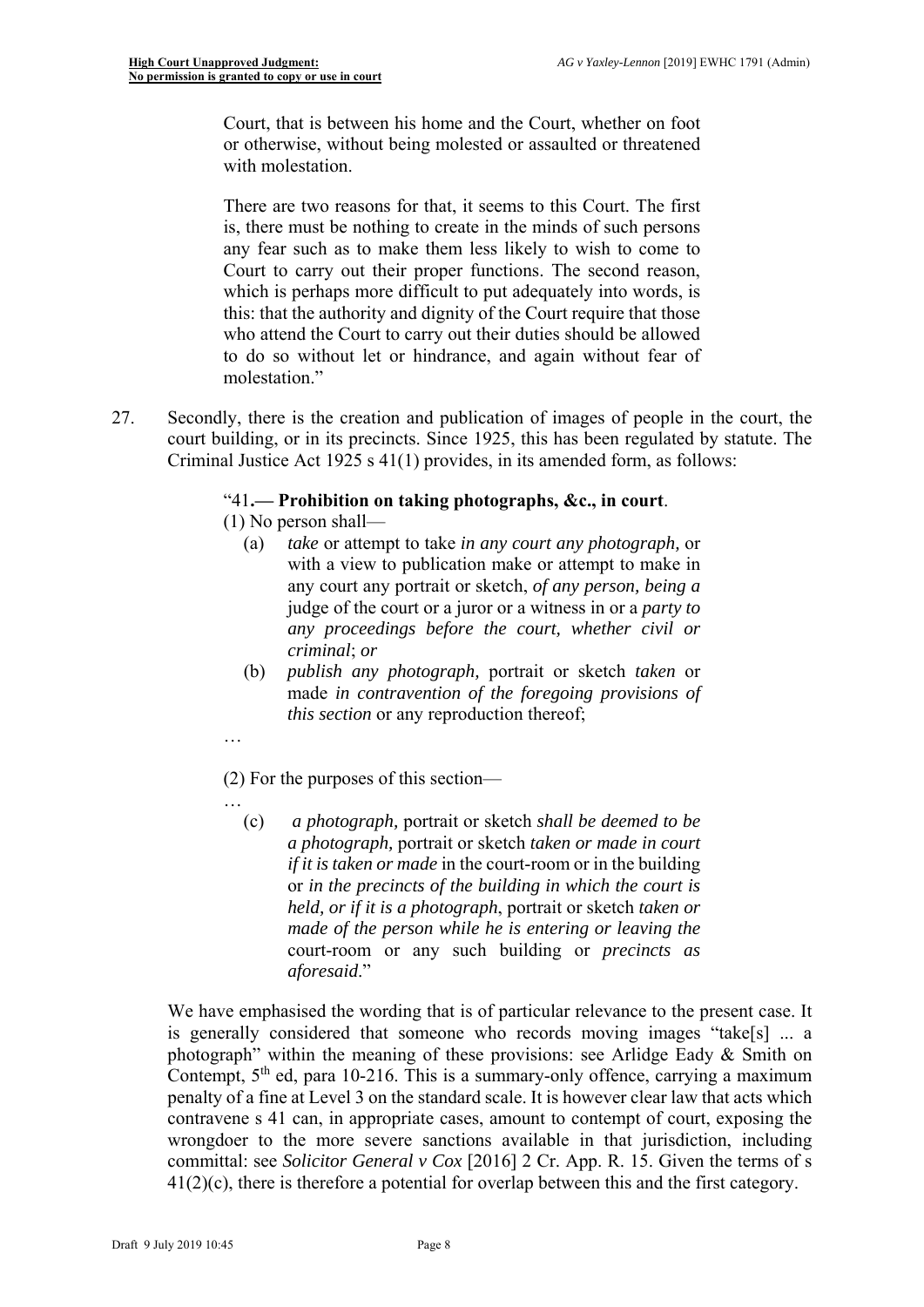- 28. Thirdly, there is contempt by publication which tends to interfere with the administration of justice in particular legal proceedings. The common law in this respect imposes strict liability, but is modified and controlled by the Contempt of Court Act 1981. Relevant provisions are contained in ss 1 and 2:
	- "1. The strict liability rule.

 tending to interfere with the course of justice in particular legal In this Act *"the strict liability rule"* means the rule of law whereby conduct may be treated as a contempt of court as proceedings regardless of intent to do so.

- 2. Limitation of scope of strict liability.
- (1) The strict liability rule applies only in relation to publications, and for this purpose *"publication"* includes any speech, writing, programme included in a cable programme service or other communication in whatever form, which is addressed to the public at large or any section of the public.
- (2) The strict liability rule applies only to a publication which creates a substantial risk that the course of justice in the proceedings in question will be seriously impeded or prejudiced.
- (3) The strict liability rule applies to a publication only if the proceedings in question are active within the meaning of this section at the time of the publication.
- proceedings are to be treated as active within the meaning of (4) Schedule 1 applies for determining the times at which this section. …"

 definition; and a risk is "substantial" within the meaning of that sub-section if is "more 142 (Lord Diplock). By Schedule 1, criminal proceedings are "active" for the purposes of s 2(3) from the time of arrest. They certainly remain active when a jury is in The word "serious" is an ordinary English word, which does not require further than remote" or "not merely minimal": *Attorney General v English* [1983] 1 AC 116, retirement, considering its verdicts.

- 29. The fourth relevant aspect of the law of contempt is breach of an RRO imposed under s 4 of the 1981 Act. That section provides:-
	- "4. Contemporary reports of proceedings.
	- (1) Subject to this section a person is not guilty of contempt of court under the strict liability rule in respect of a fair and accurate report of legal proceedings held in public, published contemporaneously and in good faith.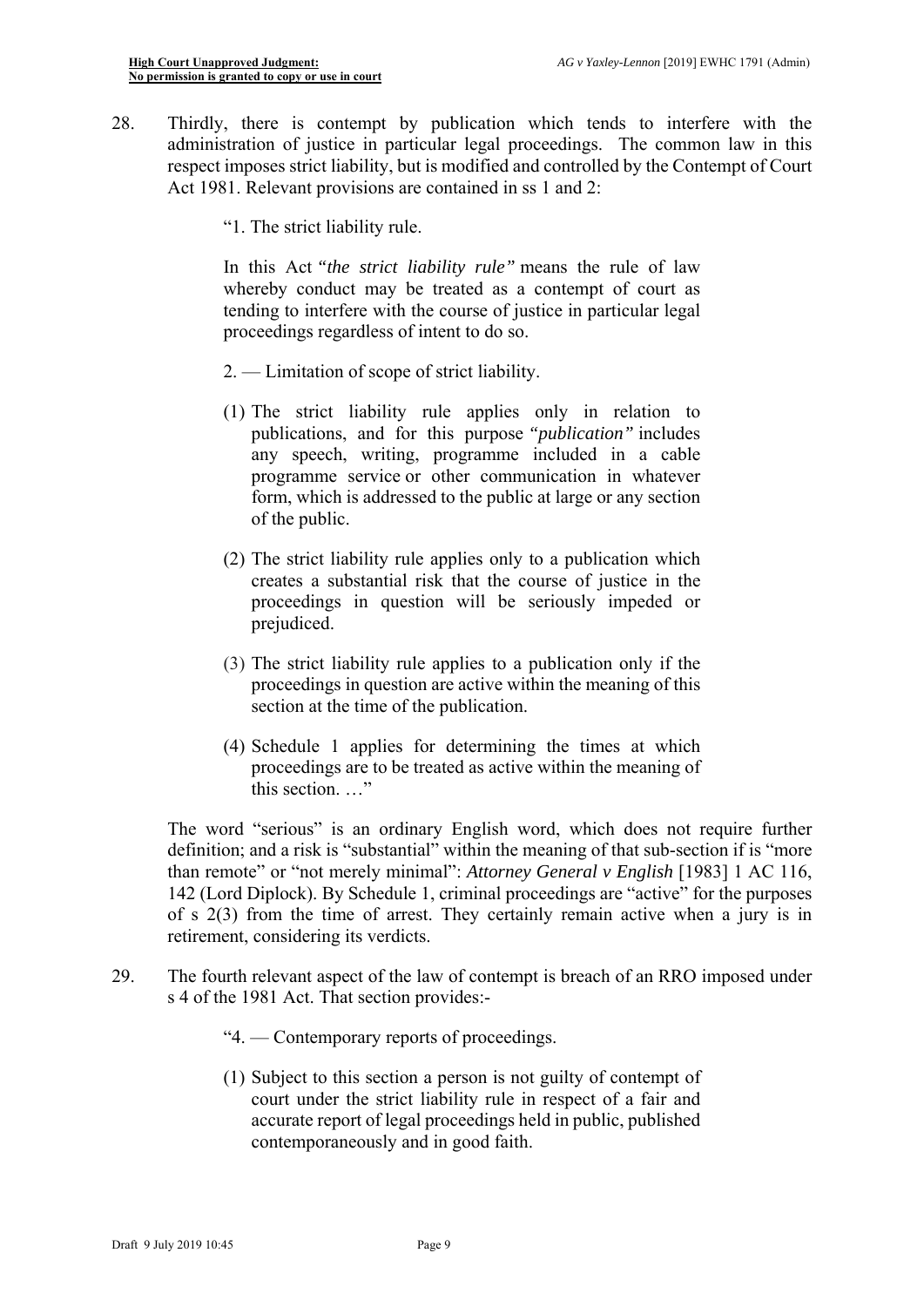(2) In any such proceedings the court may, where it appears to be necessary for avoiding a substantial risk of prejudice to the administration of justice in those proceedings, or in any other proceedings pending or imminent, order that the publication of any report of the proceedings, or any part of the proceedings, be postponed for such period as the court thinks necessary for that purpose."

 has been identified. These powers are often used where a series of inter-related trials takes place, to avoid earlier trials infecting later ones. The 1981 Act does not provide, An order under s 4(2) cannot prohibit reporting altogether; it can only postpone it for such period as the Court thinks necessary to avoid the substantial risk of prejudice that here or elsewhere, that the publication of a report in breach of an RRO imposed under s 4(2) amounts to contempt of court; but authority binding on this court holds that the section creates a new head of contempt, separate and distinct from the strict liability rule: *R v Horsham Justices, ex p. Farquharson* [1982] QB 762 (CA).

# **The facts**

- of which is uncontested. We can outline quite shortly the evidence as to the scene, and 30. The facts relied on by the Attorney General are set out in the affidavit evidence, much the sequence of relevant events on and after 25 May 2018 as we find it, identifying and resolving the modest evidential dispute that arises on this part of the case.
- 31. The Crown Court is located in Leeds Combined Court Centre at 1 Oxford Row, which from the street. To either side of this is an "accessibility door" for staff, and an exit. All these doors are unlocked at 7am, but the public are only admitted between 8:30 am and also houses a number of civil courts: the County Court, the Administrative Court, the Business and Property Courts, Family Court and the Court of Protection. There is a single public entrance, via a revolving door, to which access is gained up five steps 5pm. At the relevant time there was a notice on the entrance door, advertising these opening hours. Inside the doors there is a security barrier, with arches, manned by security staff.
- drawn from a system called CREST. The same information is used to publish court listings via CourtServe, the official listing website. Responsibility for inputting listing 32. Immediately behind the security arches is a Reception desk, visible from the security area. To the right of that desk, on the wall, is the Court's listing board and, above this, a screen known as the Xhibit screen, displaying all court listings for the day. These are visible from the security area, though not legible from there. There are also screens with listing information outside the courtrooms, which are further away. All these screens are turned on at 8am. The information displayed on the noticeboard and the screens is data into the CREST system, including reference to any RRO, lies with the Court's daily listing officer.
- 33. The security area is manned from 7:00 am. The Reception desk is staffed from 8:00 am, and open to the public from 9:00 am. So is the Crown Court General Office, which is on the first floor. The *Akhtar* trial was in Court 12, on the third floor.
- 34. On 25 May 2018, the respondent arrived at around  $8:10 8:15$  am, and entered the building through the accessibility door. Two Court Security Officers were on duty in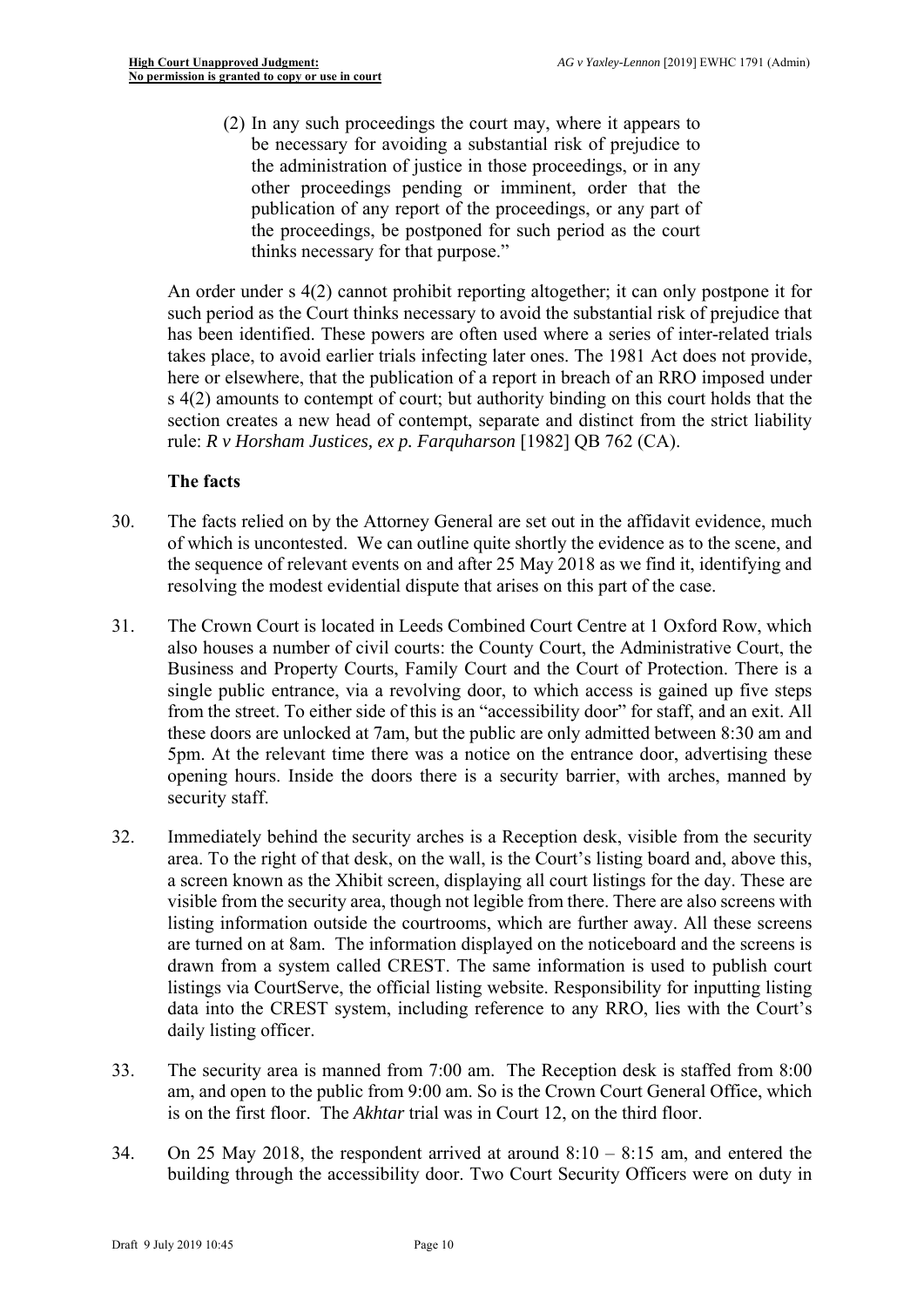Walton's evidence is that the respondent asked about a press ban in relation to a allowed into the building until it opened to the public at 8:30 am. The respondent left. the foyer. Mr Walton was one of them. The respondent, who accepts that "going into the trial I had heard there was a reporting restriction", approached the officers. Mr criminal trial, and whether the listing for that case was "up". The respondent's own evidence is that he went up to security "to ask someone if the reporting restriction had been lifted". Mr Walton, not knowing the answer to these questions, advised the respondent to enquire at the Crown Office (meaning the Crown Court General Office), or the Court Reception when they opened. Mr Walton also said that there might be notices posted on the door of the court room but that the respondent would not be The respondent's evidence is that he went in to ask if the reporting restriction had been lifted, and the individual he spoke to (who must have been Mr Walton) said he did not know anything about a reporting restriction. We accept the respondent's evidence in this respect, so far as it goes, but we also accept Mr Walton's unchallenged evidence that he advised the respondent to make enquiries.

- have retrieved the details from the DCS, which would have been the first port of call. regrettable departure from standard practice, which is accurately described in the 35. As a matter of fact, the RRO was not displayed or mentioned on the noticeboard or Xhibit screen in the Reception area, or on the courtroom screen, or on the door of the courtroom (as is common practice in some courts), or on CourtServe. The undisputed evidence of Ms Dunderdale is that the RRO had been uploaded to the Digital Case System ("DCS") on 20 March 2018. It was thus readily available to the legal professionals and anyone else with authorised access to the DCS. We accept Ms Dunderdale's evidence that an enquiry of someone in the General Office or the Court clerk at Court 12 would have resulted in the existence and content of the order being made known to the enquirer. Staff members in these positions were all well aware of the RRO, a copy of which was on the noticeboard in the office. They could, if asked, Written guidance was in place, advising staff that they could disclose any such order on request. The evidence suggests, however, and we find, that two months after the order was made the relevant information had not been inputted into CREST. This is a guidance issued by the Judicial College (*Reporting Restrictions in the Criminal Courts*  2015 (revised May 2016)) at para 5.1: "any reporting restriction is shown on the Crown Court list under the name of the relevant case – allowing a ready means of checking whether there are such restrictions in place".
- contained in his affidavit: that his colleague photographed the screens inside. His third 36. The respondent's second affidavit maintains that he checked on the court website online, and found nothing. He says that he checked the screens in the court building and, further, that "my colleague went in to check both the court door and court screens and no mention of restriction was posted." In his oral evidence he added a detail not affidavit, made during the hearing covered the same subject. We shall return to this.
- 37. The respondent did not speak to Mr Walton again. From around 8:32am, he began to one such confrontation, the respondent identified the person to his viewers as someone film and live stream via Facebook video ("the Video") showing him outside the public entrance to the Court, talking to viewers about the *Akhtar* trial, and accosting people, including some entering the Court. Three of those individuals have been identified by a West Yorkshire Police officer involved in the case as defendants in the trial. After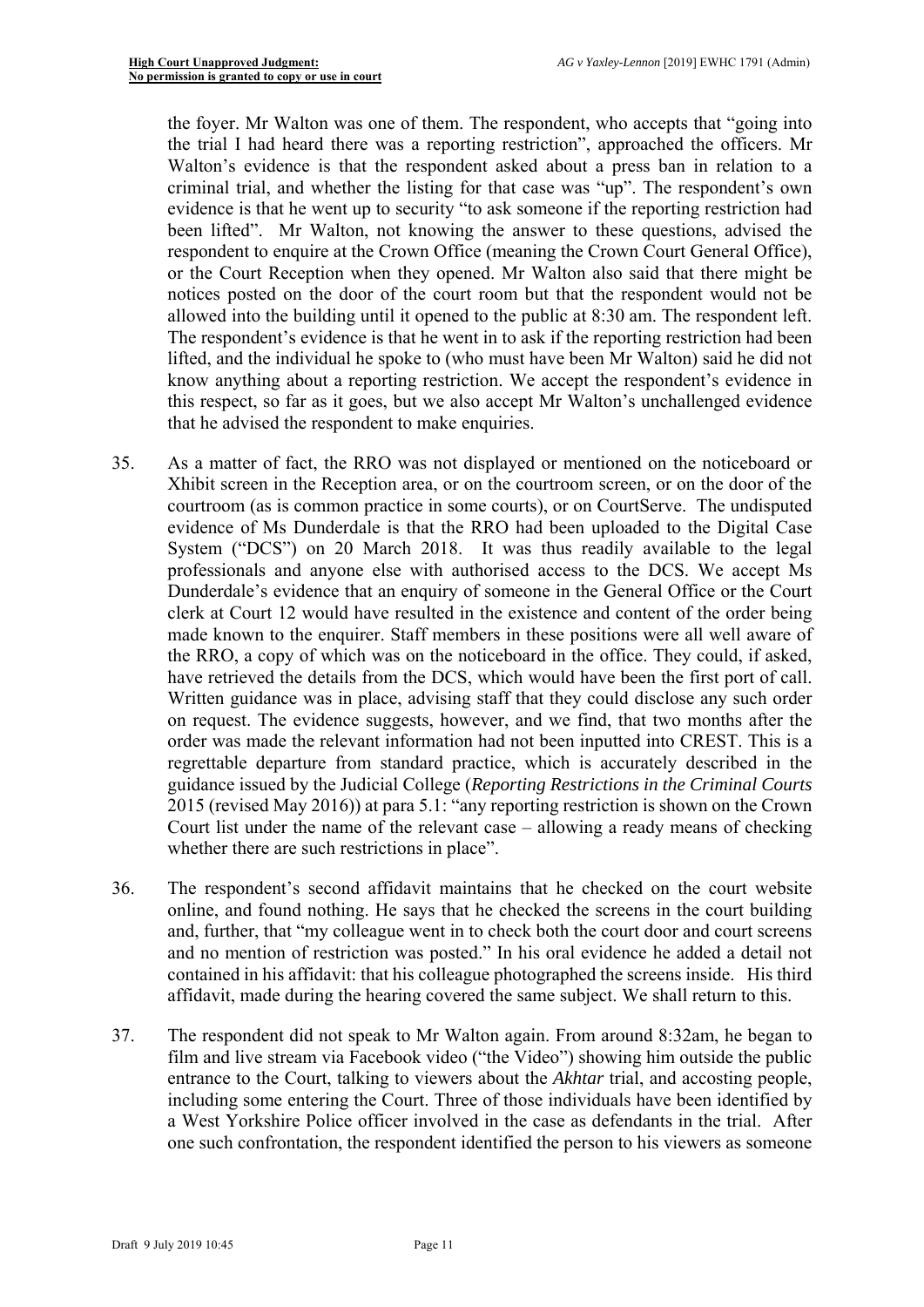facing charges in the trial, and spoke about harassing that individual. The filming and live streaming continued until around 09:45.

- 38. We have viewed the Video, and an agreed transcript is in evidence. The content of what was said, done and broadcast is central to this case. We will need to consider it in some detail when we come to the specific allegations of contempt.
- viewers watching live by about 8.45am and this rose steadily until, by shortly after 39. The effect of "live streaming" via Facebook was that the Video could be viewed on the internet in real time by members of the public and also accessed by members of the public after the live filming had ceased, either via Facebook or via any other social media platform or internet site where the Video had been copied or posted. Members of the public who accessed the Video on Facebook or elsewhere were able to "share" it with other members of the public both during the live streaming (via Facebook) and thereafter (via Facebook and other social media platforms or internet sites). At a number of points during filming, the respondent exhorted viewers to share the Video widely. According to the Respondent himself, speaking on the Video, there were some 3,600 9:30am there were 10,000 viewers.
- 40. The respondent was arrested at around 9.45 am and brought before HHJ Marson QC shortly after 10:00 am. The respondent offered to ring someone to have the Video deleted from Facebook, and we accept that he did so. This proved ineffective however because the Video had by that point been shared many times and had "gone viral". On the afternoon of Friday 25 May that HHJ Marson found the respondent to have been in contempt of court and committed him to prison.
- 41. There is further evidence as to the extent of publication. During proceedings on the morning of 25 May 2018, Counsel for one of the criminal defendants informed the court that she had viewed the material online and reported that by about 10:50am 250,000 people had seen the Video online. This must have been a figure visible on the Facebook page. On the next sitting day, Tuesday 29 May 2018, Counsel informed the Court that there had by then been 3.5 million views of the Video. It is clear that one factor in the ultimate scale of publication was the response by supporters of the respondent to news that he had been arrested.

# **The content of the Video**

# *The Attorney General's case*

- 42. The Attorney General identifies eight main features of the Video, as follows:
	- (1) The respondent told viewers that the *Akhtar* trial was going on, and that it was the second of three trials. He recited the defendants' names and the charges they were facing, gave further information about the alleged offending, and stated that the jury were presently considering their verdicts.
	- (2) The respondent expressly described himself as "reporting on" the *Akhtar* trial.
	- (3) He related the alleged offending to wider patterns of offending (other instances of large-scale child exploitation in northern cities and across the country); he suggested this conduct had largely occurred without prosecution; he referred in derogatory terms to the ethnic and religious backgrounds and associations of the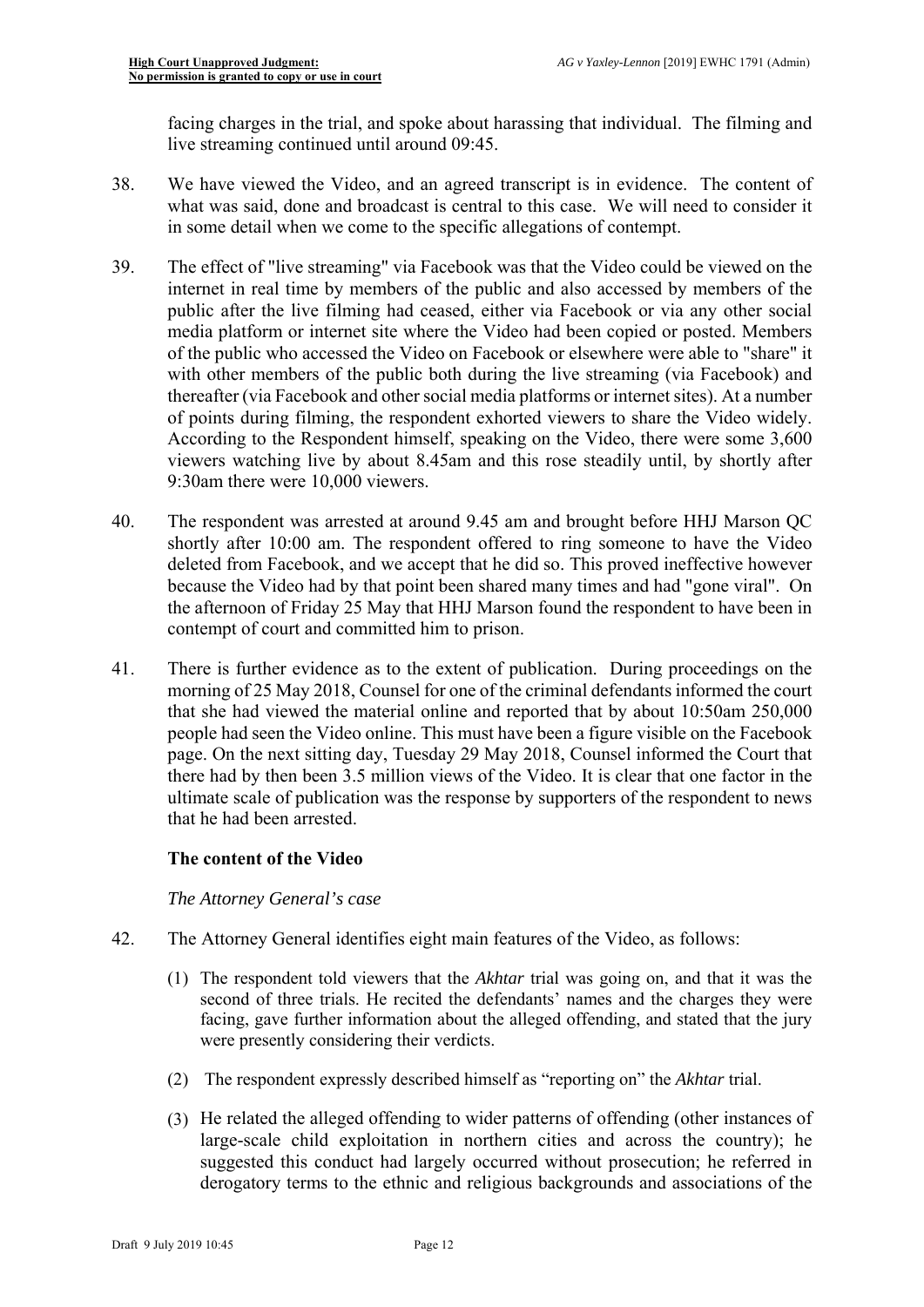criminal defendants; he gave graphic and disturbing examples of other historic sexual offences committed by Muslim men; and suggested that 'sexual slaves' are permitted, if not encouraged, by Islam as a religion.

- (4) The respondent spoke in terms that can have left viewers in no doubt that he believed the defendants ought to be convicted.
- (5) He confronted a number of the defendants, and a person he wrongly believed to be a defendant, as they arrived at court, following them as far as he could without stepping onto court property, filming them openly (so that, in most cases, their faces were visible) and questioning them in provocative and aggressive terms. The defendants accosted in this way included the ones we have named above, and another defendant who hid his face and cannot be identified.
- (6) When some of the individuals responded with abuse, the respondent commented that their chosen terms of abuse had all been sexual and abusive and suggested this was significant.
- (7) At one point he addressed other defendants, yet to arrive at Court, telling them that they would "be live to 7,000 in a minute" and that "by the end of the day hopefully millions of people have seen the faces of these alleged offenders";
- (8) At another point, the respondent incited viewers to harass the criminal defendants. The words relied on are:-

"You want to harass someone's family? You see that man who was getting aggressive as he walked into court, the man who faces charges of child abduction, rape, prostitution – harass him, find him, go knock on his door, follow him, see where he works, see what he's doing. You want to stick pictures online and call people and slander people, how about you do it about them?"

#### *The respondent's case*

 relied on have been taken out of context, and their significance misrepresented. He on attending court in relation to this matter. The Video went viral as a direct result of 43. The respondent rejects the allegation of incitement to harass. His case is that the words says he was addressing the press, who had slandered him and harassed him and others. He was criticising them for double standards. Generally, the respondent says that he never intended to undermine the court's authority or to interfere with the administration of justice. On the contrary, having been convicted in Canterbury he went "out of his way" to ensure he would not fall foul of the law again. He had undertaken training with a leading London law firm, and obtained and relied on the Judicial College guidance we have mentioned above. What he did was fair and accurate reporting in good faith, providing only information that was factual and relevant and already in the public domain. He did not reveal previous case verdicts, or any specifics mentioned in the trial. He did not assume guilt. He did his best not to film anyone other than the defendants "and was calm and respectful throughout". Taking photos of people entering the precincts of a court does not amount to contempt. He has experienced far worse himself, HHJ Marson's conduct in "locking me up in such an obviously rushed and illegal way", then imposing a further RRO prohibiting reporting of the respondent's conviction. The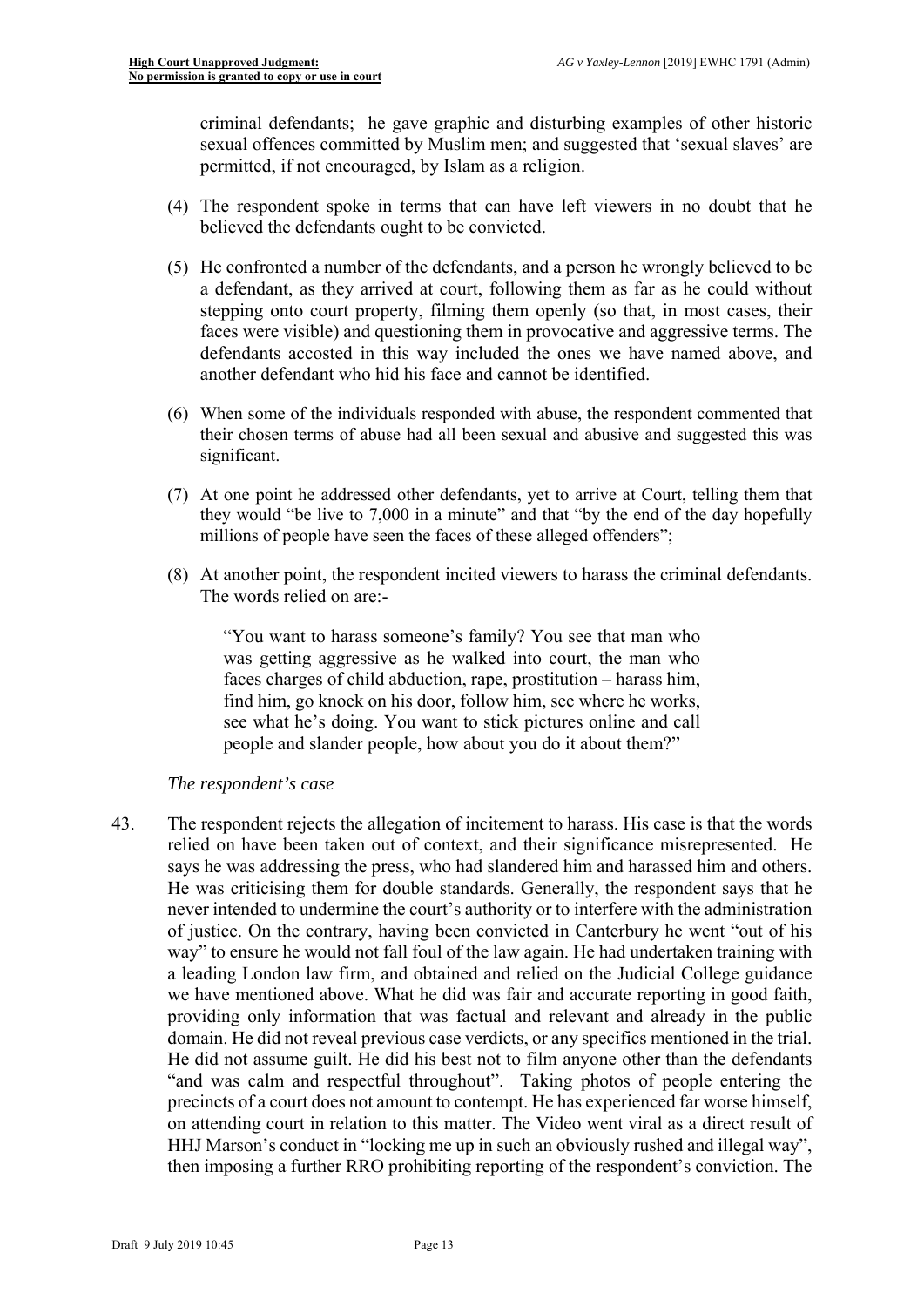respondent complains that he has been unfairly singled out for prosecution, and subjected to "relentless persecution" when others who breached the RRO were not pursued, and media organisations which have broken other reporting restrictions or published prejudicial material have only been fined.

- 44. The respondent's most recent affidavit provides some further responses to the Attorney General's specific points:
	- (1) All the information reported was already in the public domain. He read the charges and names from a BBC news report that was live on their website, and the names and charges were listed on the court website. He made clear that they were innocent until proven guilty.
	- (2) When speaking to passers-by, he was "speaking in general terms about these grooming cases in general and not this specific case". He denies that references to the defendants having their prison bags amounts to contempt, as it merely highlights that they are defendants.
	- (3) He denies that "asking now convicted child rapists what they think [of] their verdict amounts to contempt".
	- (4) He treated the defendants "with respect and in a restrained manner in comparison to the treatment of high profile defendants facing historic sex offence allegations such as Rolf Harris". Media scrums "unattractive as they are, are an inevitable feature of proceedings".
	- about the defendants' use of aggressive sexual remarks about women are (5) There is no sensible basis for criticising his own tone and manner. His observations unobjectionable.

# **The allegations of contempt**

# *Breach of the RRO*

- failed to take reasonable steps to ascertain the true terms of the s4(2) Order and/or being 45. The Attorney General's case is that the respondent committed contempt by "publishing a report of the *Akhtar* trial, knowing that a reporting restriction was in place and having reckless as to the terms of the s4(2) Order."
- the names of ten defendants, and all the charges they faced. It is common ground that 46. The relevant parts of the Video start at pp1-2 of the transcript. The respondent read out he was reading from an online report. We find this was the Huddersfield Examiner report of the directions hearing on 11 May 2018. But nobody watching and listening to what he said would have known this. Other relevant parts of the Video (with references to the relevant parts of the transcript) are these:

[p3] "the alleged perpetrators are in court today and people need to know what is going on, people need to know these court cases are happening. Obviously, the problem is you have people like that who think I'm a wanker for reporting on it."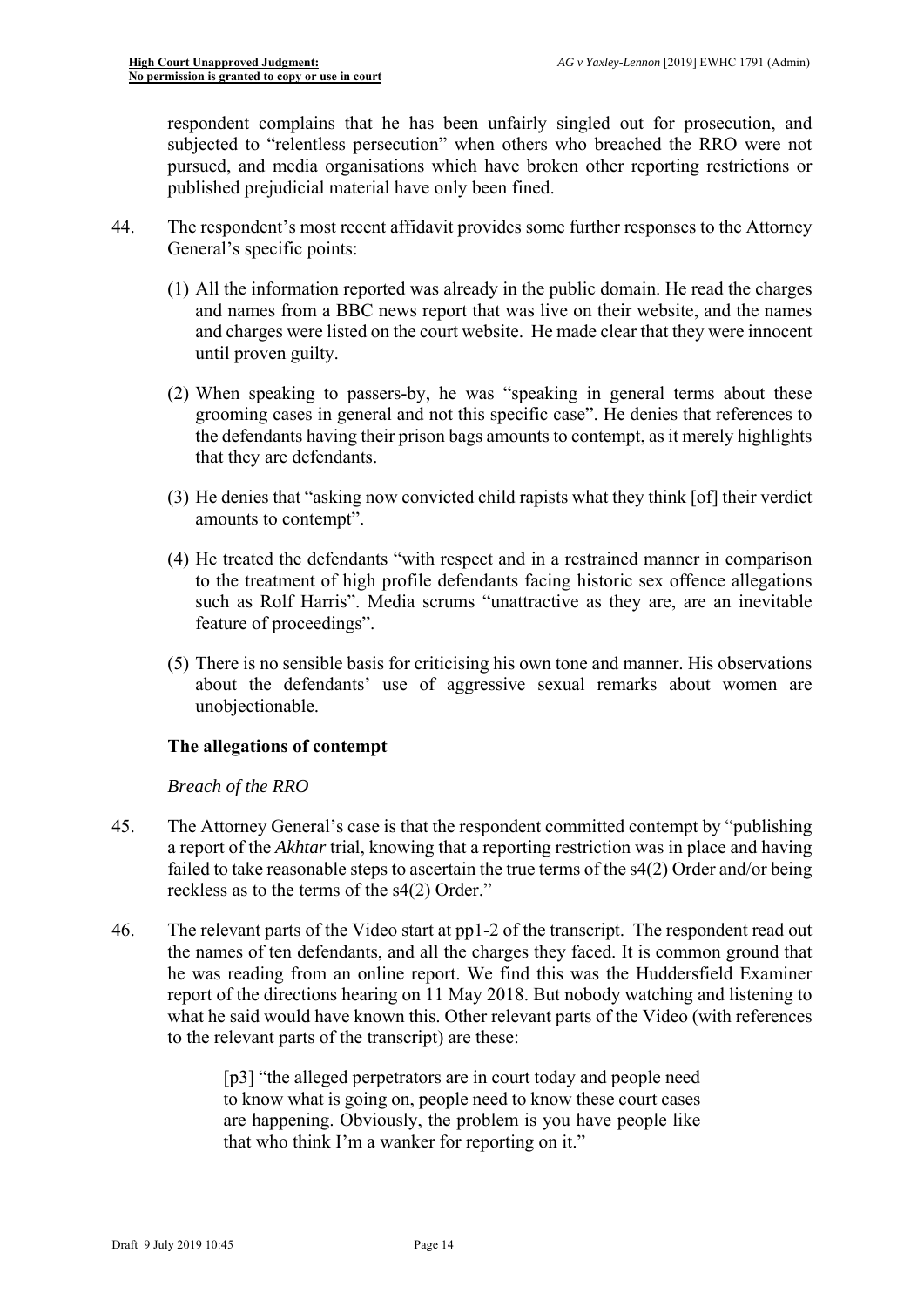[p7] You see that man who was getting aggressive as he walked into court, the man who faces charges of child abduction, rape, prostitution…

[p11] I'm on a suspended sentence, suspended prison sentence which was supposed to be to prevent me or deter me from reporting on these sort of cases. I think that it's important that people understand just what's going on.

 trial, 2 Muslim women. All of them are alleged to have been involved so all of them are innocent until proven guilty and 30% [p14] Again if you're just joining us there is a court case today where10 men are expecting their verdicts, this court case involves 18 young girls, some as young as 11. There were actually I believe hundreds of victims in the Huddersfield area. Must be 18 young girls that they got to come forward, this all come after some of them aged 11, the men face charges of prostitution, abduction, drug abuse, all these sort of charges and offences, in this case there's 29 perpetrators, 2 women, 2 Muslim women on this trial. Not this part but they're on part of this 29 of them, if you're just joining us, are called Mohammed. They are from majority Pakistani community of Huddersfield and these rapes happened between 2004 and 2011. So today's the verdict, I believe the jury went out yesterday to decide.

[p24] There's a grooming court case going on, there's 29 people on charge, 10 of them are up for verdict today. [male bystander] What are they charged for? [Respondent] Raping girls as young as 11, 18 girls….

… are part of this trial … So yeah I'm here to report to let people know these Court cases are going on …

 [Respondent] Yeah 29 of them on trial, 2 women for grooming [p39] "[male bystander] What's going on here?... Paedophiles? 11-year olds, well allegedly grooming 11-year olds."

- 47. Mr Caldecott argues that the *actus reus* of this offence is committed by the reporting in and of itself. The fact, if it be so, that some information is in the public domain has no bearing on the question of whether an act of contempt has been committed. As to *mens rea*, he submits that negligence may be sufficient but in any event subjective recklessness as to the existence and terms of the RRO is enough as a matter of law.
- analysis this RRO was not "properly made". Next, he argued that contempt cannot be 48. Mr Furlong accepts that breach of a s  $4(2)$  order is capable of amounting to contempt. In his skeleton argument, he made four main submissions as to the law. First, he argued that contempt of this variety can only be made out on proof of "disobedience to an order of the court properly made". Secondly, he invited us to conclude that on a proper made out unless it is proved that the respondent had knowledge that an order was in force, postponing publication; it is not enough to establish reckless in that respect. He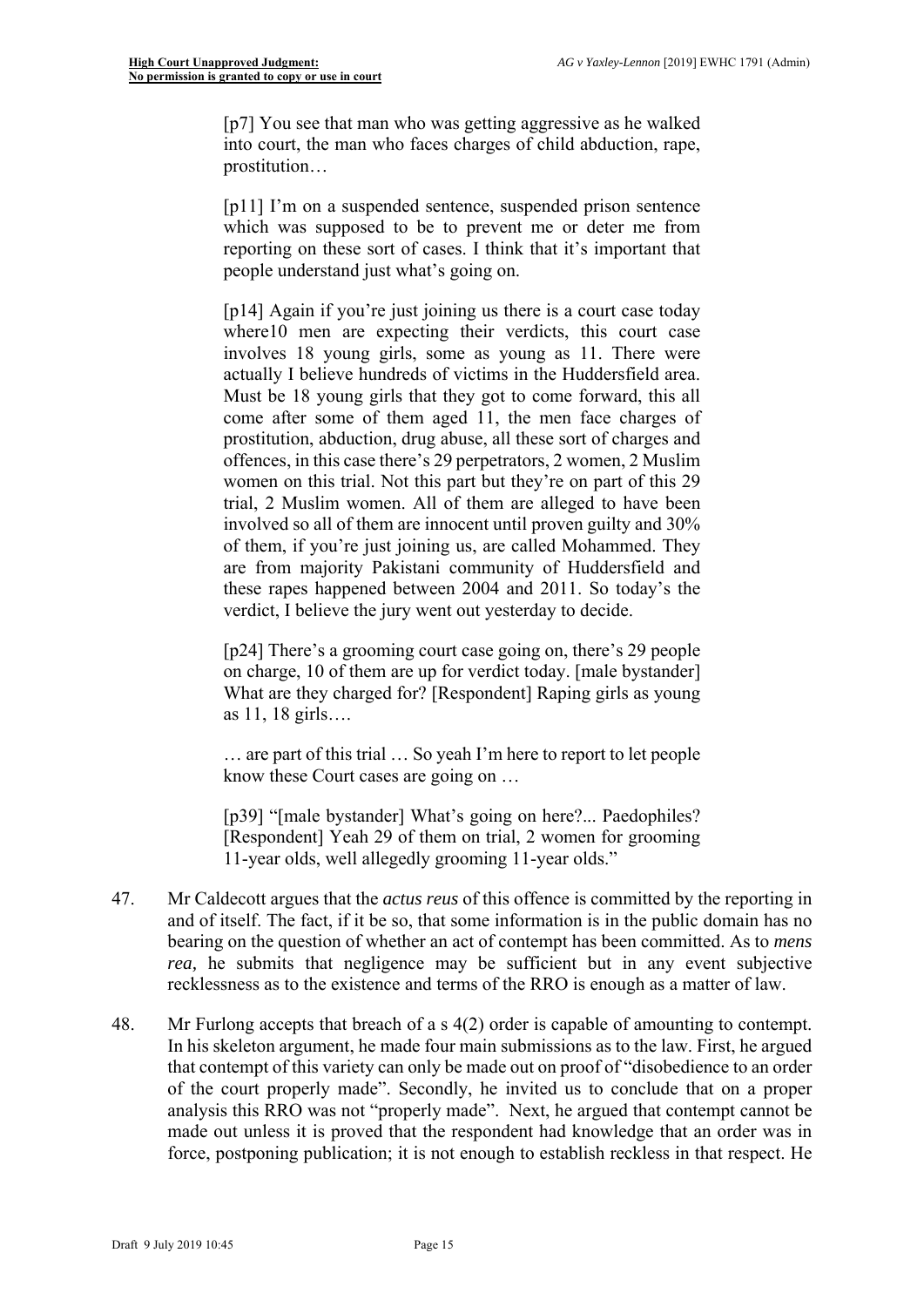further argued that it would be wrong to import recklessness into this branch of the law at all.

- 49. We cannot accept either of Mr Furlong's first two propositions. It is a fundamental by Mr Beloff QC on behalf of the appellant journalists that the Court confronted with a of the editors of Arlidge, Eady and Smith (at 7-319) that "the validity of a s 4(2) order principle of long standing that orders of the court must be obeyed whilst they remain in force; disobedience to an order will therefore amount to a breach, capable of amounting to contempt, even if on later examination it proves to have been wrongly made: see *Woodward v Earl Lincoln* (1674) 3 Swan App 626, 36 ER 1000, and other authorities cited in Arlidge, Eady & Smith at 7-173 and 9-230 to 9-235. More than this, Mr Furlong's submission is contrary to authority. In the *Horsham Justices* case, the majority of the Court of Appeal (Ackner and Shaw LJJ) rejected a submission advanced committal application could and should reconsider the decision to make a s 4(2) order: see [1982] 1 QB 798B-C (Shaw LJ), 805B-E, 806E-F (Ackner LJ). See also the *obiter*  remarks of Brooke LJ in *Attorney General v Guardian Newspapers Ltd (No 3)* [1992] 1 WLR 874, 884H-885A, which are to the same effect. We agree with the conclusion cannot be made the subject of challenge in contempt proceedings based upon a breach." In his oral submissions, Mr Furlong made clear that he did not seek to argue otherwise.
- 50. Nor did he press the argument, advanced in the skeleton argument, that the RRO in this case was wrongly made. This aspect of the respondent's case was based on a misconception. It started with the following passage in para 4.5 of the Judicial College guidance we have mentioned:

 publication of any other reports, eg in relation to matters not prevent publication of material that is already in the public "The subject matter of a postponement order under s 4(2) is fair, accurate, good faith and contemporaneous reports of the proceedings. Trial judges have no power under s 4(2) to postpone admitted into evidence or prejudicial comment in relation to the proceedings.91 Likewise, courts have no power under s 4(2) to domain. Such publications may incur liability for contempt of court under the strict liability rule and the media bear the responsibility for exercising its judgment in such cases.  $92$ .

 also relied on by Mr Furlong in support of a further submission, that "material which is in the public domain cannot be the subject of an order under  $s(2)$ ". From that starting As this passage correctly indicates, s 4(2) does not authorise the Court to postpone reporting of material extraneous to the proceedings, such as comment. But that proposition has no bearing on this case; the RRO did not purport to postpone anything other than reports of the proceedings. This passage, and the authorities cited in it, were point, it was argued that it was legitimate for this respondent (or, presumably, anyone else) to repeat anything about the proceedings against *Akhtar* and others which had entered the public domain as a result of reporting by others. That is not how we read what the guidance says, nor is this the law.

 which it refers, from the time it is made until the end point identified in the order. The have previously been made public in some other context does not debar the Court from 51. An RRO imposed under s 4(2) operates to prohibit reporting of the proceedings to fact that there has already been reporting, or that matters that are later given in evidence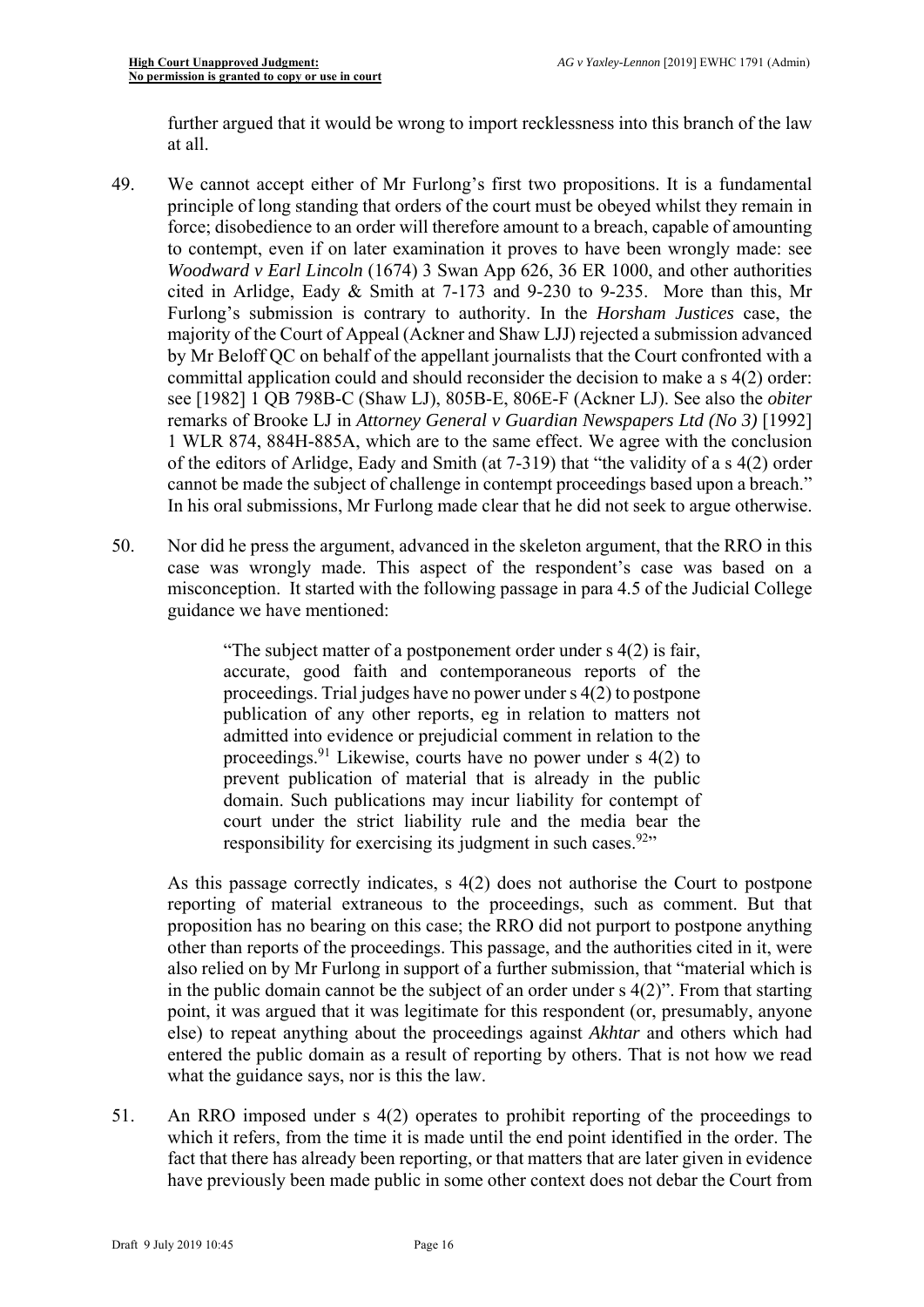of this kind, permitting reporting of aspects of the proceedings so long as the facts in prejudicial publicity had appeared between the passing of some sentencing remarks in the defendants could still have a fair trial. Nobody suggested that s 4(2) order was making an order under s 4(2). Nor is there any implied public domain proviso to orders question have been publicised before. Indeed, previous reporting may be a reason for making an order. One of the cases cited by Mr Furlong illustrates the point. *Montgomery v HM Advocate* [2003] 1 AC 641 concerned a notorious murder. A great deal of a case brought against one person accused of the murder and 26 August 1999, when a s 4(2) order was made to prevent prejudice to the trial of three others who had been separately indicted. The Privy Council upheld the decisions of the courts below, that wrongly made, or that it was of limited or no effect from the date it was made because of previous publicity.

- Judicial College was striving to make was that a s 4(2) Order cannot prevent the a report of the relevant proceedings. That has no bearing on the issues arising in this 52. In his oral submissions, Mr Furlong advanced a different version of the "public domain" argument. He cited *Montgomery* and *R v B* as authority that juries can be trusted to put prejudicial pre-trial publicity out of their minds, arguing that in consequence s 4(2) orders are unnecessary, and indeed pointless. He went so far as to submit that the Court lacks jurisdiction to make any such order. This, he submitted, explained the wording in the guide. We found these submissions hard to follow. We consider them to be both illfounded, and incapable of explaining the wording referred to. We believe the point the publication of information in the public domain which is not or does not purport to be part of the case.
- 53. We also reject Mr Furlong's alternative submission, that the order in this case lacked clarity. The argument was that if the order was intended to cover information that was already in the public domain this should have been spelled out. There was no need for this. The order was clear in its terms, leaving no room for ambiguity; it simply prohibited reports of the proceedings until all related trials were complete.
- In *Attorney General v News Group Newspapers* (1984) 6 Cr App R 418, 420, Stephen culpable interference with the due administration of justice. We do not consider that [1982] Q.B. 558*,* on which Mr Furlong relies. Someone reporting on a trial is not in any relevant sense a "third party" to a s 4(2) order, which is addressed to the public at large. 54. We turn to the question of the mental element. In our judgment, it is not necessary to prove that an alleged contemnor had actual knowledge of the terms of a s 4(2) order. Brown LJ observed that there is "a strict duty of care placed upon those who publish news items relating to trials to ensure that they do not run the risk of interfering with the course of justice." That was in a different context, but we believe it is consistent with principle and with the gravamen of this form of contempt of court, which is there is any analogy to be drawn between orders of this nature and those of different kinds, such as the freezing order which was the subject of *Z Ltd v A-Z and AA – LL*
- 55. Further, as Mr Caldecott points out, a rule that only those who publish with actual knowledge of the terms of an RRO can be penalised for its breach would pose a serious risk of such orders being ineffectual. It would be impracticable to impose responsibility on the Court to ensure that everybody who is intended to be bound had actual knowledge of the terms of an order, and it would create a perverse incentive for reporters to avoid acquiring actual knowledge. The practicalities are reflected in the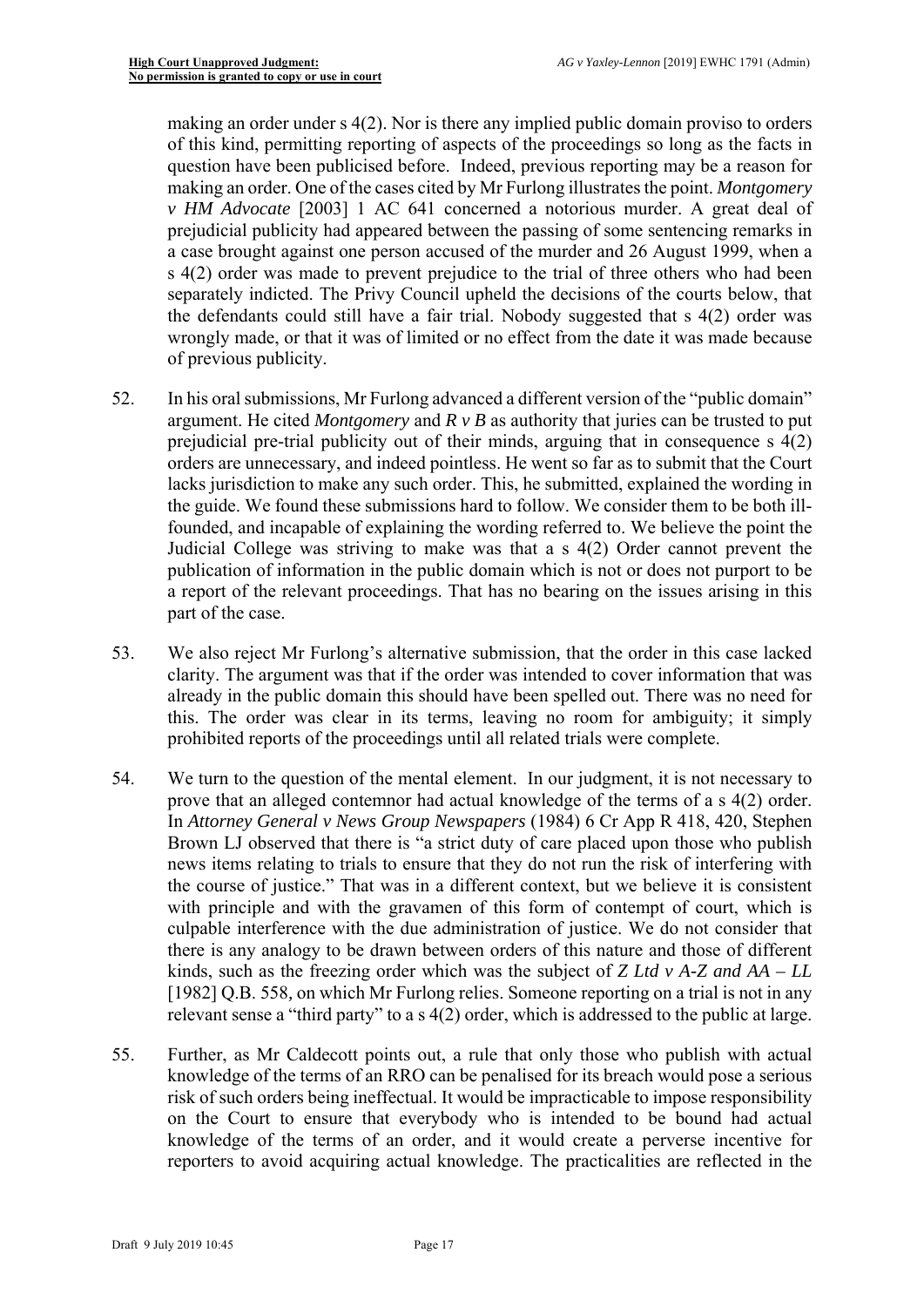Criminal Practice Directions 2015. These require Court staff to help those who ask, but place the duty of enquiry on those who seek to report proceedings:

"6B.6 A copy of the order should be provided to any person known to have an interest in reporting the proceedings and to any local or national media who regularly report proceedings in the court.

6B.7 Court staff should be prepared to answer any enquiry about a specific case; but it is and will remain the responsibility of anyone reporting a case to ensure that no breach of any order occurs and the onus rests on such person to make enquiry in case of doubt."

- and important adverse consequences for media organisations generally. We disagree. 56. Mr Furlong argued orally that it would be "problematic" to import the law of recklessness into the law on s 4(2) contempt, when there is no central registry of s 4(2) orders and no easy way to check. He submitted that there was the potential for serious Breaches of these orders by media organisations are extremely rare. This is doubtless because professional journalists reporting on legal proceedings are generally wellinformed, careful, and well-advised, and because the Court is ready to provide copies of RROs when asked.
- in *R v G* [2003] UKHL 50 [2004] 1 AC 1034. A person who publishes material in 57. In our judgment, therefore, it is enough to establish subjective recklessness, as defined breach of an RRO will be guilty of contempt if he or she foresees the possibility that the publication may be a breach of such an order, but proceeds with publication, taking an unreasonable risk. Someone who knows or suspects that an order is in place but does not know its terms is clearly put on inquiry. If the person makes no enquiry, or fails to take reasonable steps to find out what the terms are, it will ordinarily be easy to infer subjective recklessness.
- 58. Mr Caldecott referred to the possibility that negligence as to the existence of a RRO might be enough. This point does not arise of the facts, as we are entirely satisfied that the respondent had actual knowledge that there was an order in force restricting reporting of the trial. He said as much, repeatedly, on the Video itself. He admitted it to HHJ Marson, through his Counsel, on 25 May 2018. The same admission was reflected in the Advice and Grounds of Appeal advanced on his behalf to the Court of Appeal. He has admitted in his written evidence to us that he was aware there was a reporting restriction of some kind, and in his oral evidence he confirmed that someone had told him this. That of course is why he approached Mr Walton. We accept Mr Walton's evidence as to what the respondent said to him. That indicates clearly that the respondent knew that the restriction was a "ban". We also accept that the respondent asked if the "ban" had been "lifted". However, he had no information to suggest that it had been. Nor was he told that it had. His own account of the enquiries he made does not suggest that he concluded that the "ban" which he knew about had been lifted. The highest he puts it is that the fact that those enquiries drew a blank "gave me the *impression* that the restriction was no longer in place as the trial had finished and the jury were out" (our emphasis). Even on that account, by filming and live streaming outside court in ignorance of the terms of the order or its status he was taking an unreasonable risk that his conduct would contravene a reporting restriction. He offers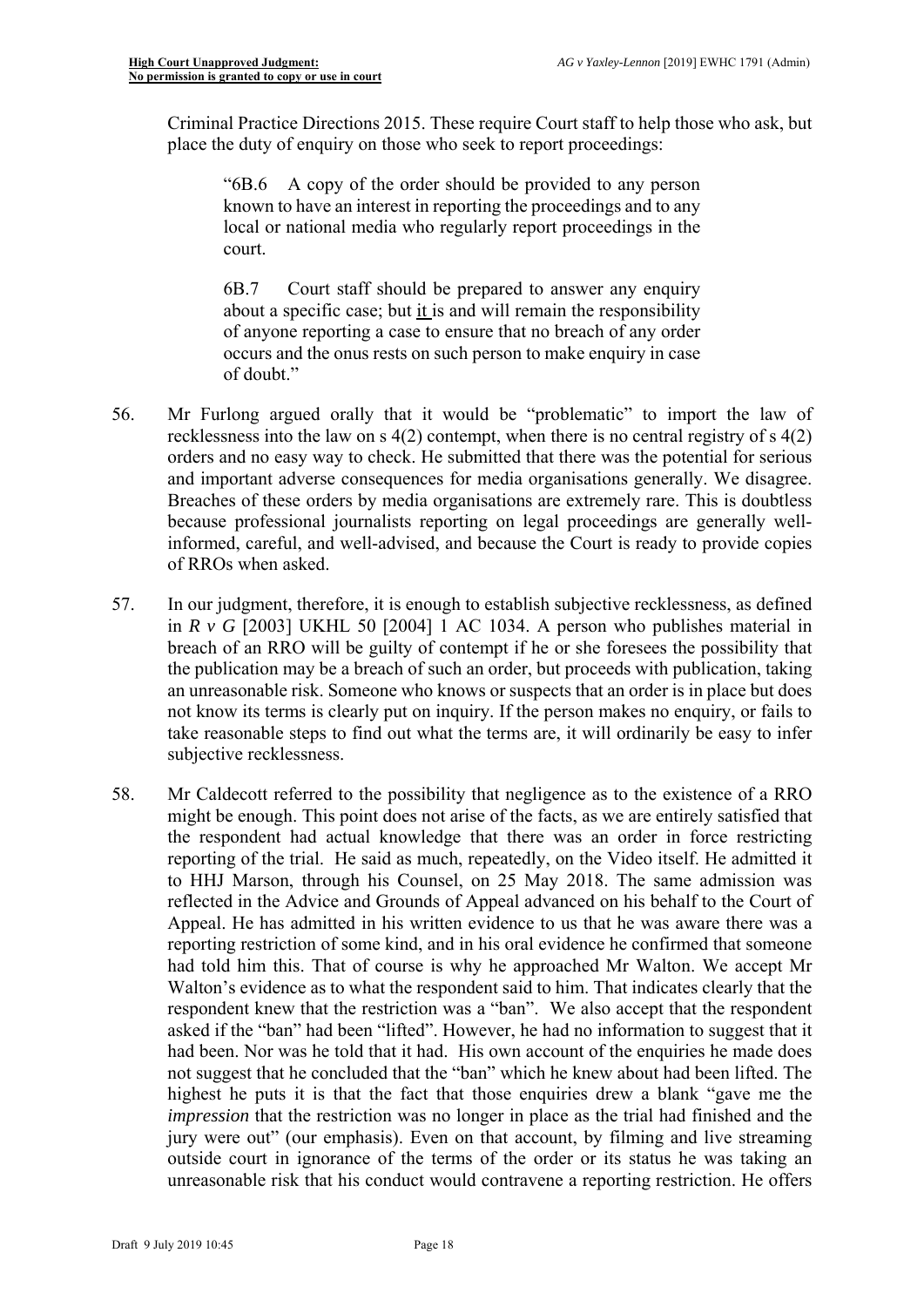were out considering their verdicts, the most sensitive stage of the trial. no explanation of why a restriction should be thought to come to an end when the jury

- 59. As it is, we reject the respondent's evidence that he looked online and that he and a colleague looked at screens and the court door, to see if an order could be found. This is an account that, if true, one would expect to have featured prominently at some stage before it was first advanced in the witness statement the respondent submitted in the proceedings before the Recorder of London on 22 October 2018, many months after the event (for example, before the CACD).
- to the respondent, and showed him a photo on his phone that showed the screens inside 60. The version of events the respondent has now put before us is more elaborate still, adding significant details that were not mentioned before. In his second affidavit for example, sworn on 4 June 2019, the respondent refers to checking the screens himself. He also mentions an unidentified colleague, who "went in to check both the court door and court screens." In his oral evidence on 4 July 2019, the respondent named him for the first time, as Caolan Robertson, and claimed in addition that he had reported back the building.
- there is a reporting restriction on this case". His evidence to us is therefore inconsistent 61. The respondent has thus had many opportunities to explain the steps he took to inform himself about the terms of the RRO. His version of events has developed and changed. The account he now gives is not credible. There was no opportunity for the respondent's colleague to do these things before the livestreaming began. That happened at around 8:32 am. The Court building was not open to the public. It is not credible that security was not enforced. The screens at the courtrooms could not have been seen from the foyer. Moreover, on the Video itself the respondent can be heard to say this: "Now with what he was saying on the day.
- own account, and to have found out this point when carrying out an internet search 62. We reject the respondent's evidence that he had consulted the Judicial College guide, and concluded from that document that he was free to report anything that was in the public domain. This is another late and implausible aspect of his account. The guidance was not cited in the training materials he has exhibited. In his oral evidence to us, the respondent variously claimed to have researched the whole subject of contempt on his outside court between 08:15 and 08:30 on 25 May 2019. This is not credible evidence.
- to the desirability of their faces being seen. It also shows that he knew that the 63. We find that the respondent proceeded to film and livestream the Video knowing there was a reporting restriction order, and without making any further enquiry about its terms beyond the one he made of Mr Walton. Having been told where enquiries could be made, the respondent did not take steps to make any. It is not necessary for us to attribute motives to his actions, but we are satisfied that the respondent proceeded to live stream because he wanted to capture and publish images of the defendants being confronted by him as they went into court. The Video contains a number of references defendants would be arriving early.
- constitute a report of the proceedings. Remarks about the behaviour of Muslim men, 64. Mr Furlong has pointed out, correctly, that some of what was said on the Video did not and generalised allegations about their propensity to commit sexual abuse of women and girls were not court reports. In his oral argument, Mr Furlong added a point that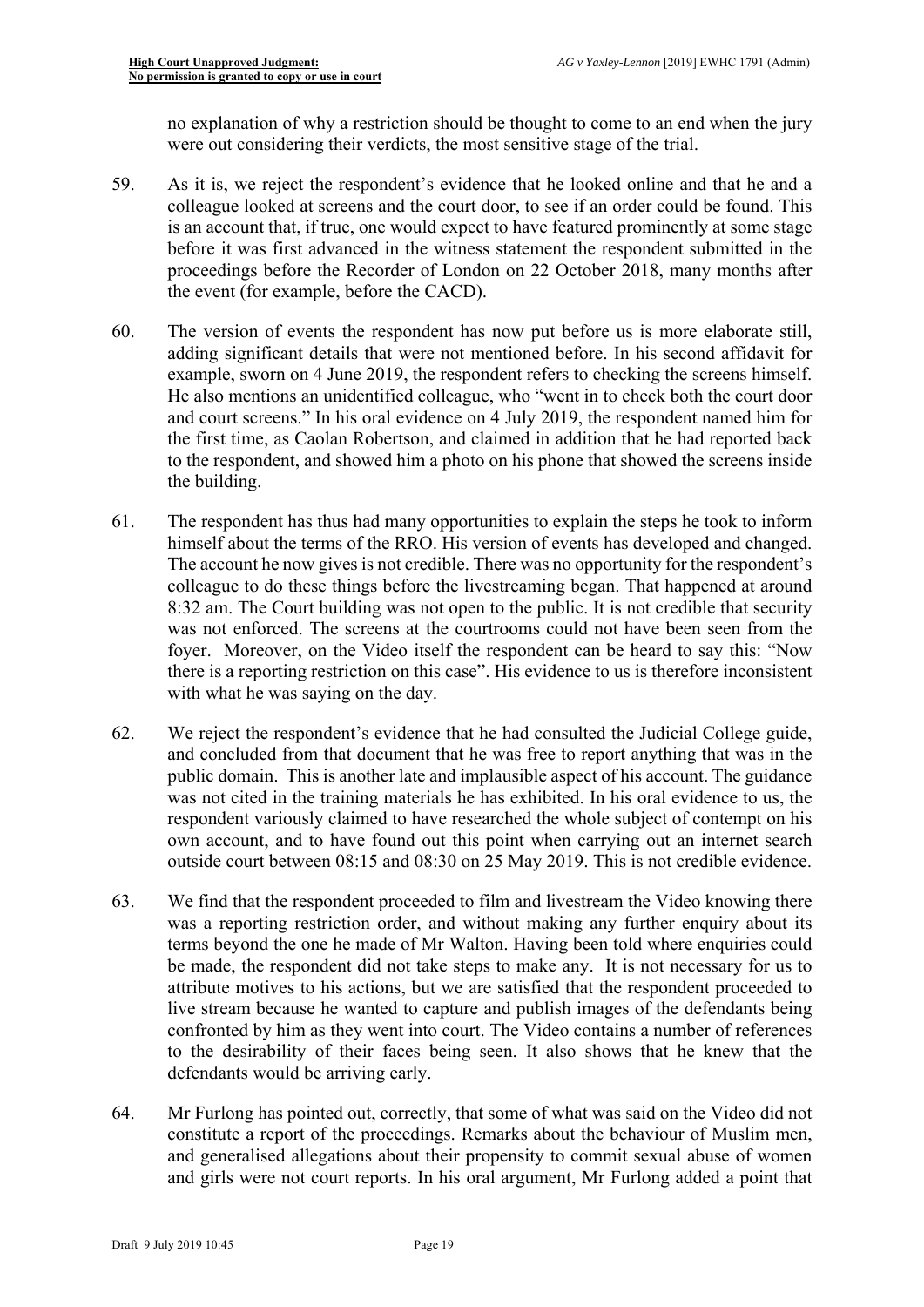had not appeared in his skeleton argument: that the relevant proceedings, for our that does not arise on these facts. We agree with the first two of the Attorney's eight deliberately reporting on the proceedings which he had told his viewers were the subject purposes, are only those in indictment in the *Akhtar* case. That was a new point, but one points listed above, which seem to us beyond sensible dispute. What the respondent published online plainly included material that amounted to reporting of the proceedings on indictment in the *Akhtar* case, and thus on any view infringed the RRO imposed by HHJ Marson. Indeed, it seems perfectly plain that the respondent was quite of a reporting restriction.

 proceedings, for the express purposes of avoiding a substantial risk of prejudice to the 65. Mr Caldecott has addressed us on the question of whether, in order to prove contempt by breach of an RRO imposed under s 4(2) it is necessary to establish a specific intent to interfere with the administration of justice. We do not consider this is necessary. We do not see any principled basis for importing such a requirement, in a context in which the Court has made an order addressed to anyone who might wish to report the administration of justice in those proceedings. We are supported in this view by what was said by this Court in *Solicitor General v Cox* (above) at [73]:-

> "Where the act which constitutes a contempt in the face of the court, or one closely akin to such a contempt, is not a crime, the deliberate breach of a court order of which he has notice will be sufficient. It is not necessary that the person additionally intended by his breach to interfere with the administration of justice, though, for the reasons we have set out and which were considered in [*Attorney General v Dallas* [2012] 1 WLR 991] it will generally readily be inferred that such an intention is established. It does not matter in principle whether the order is specific, as in a judge's direction to a jury on internet searches, or general, as in the public notices in court buildings."

See also [77-78].<sup>1</sup>

66. We therefore find that the first allegation of contempt is made out.

*Breach of the strict liability rule* 

 prejudiced by the impact on jurors. That no longer forms any part of the case for the 67. The Attorney General's case is that the respondent committed contempt by "being responsible for a publication which created a substantial risk that the course of justice in the *Akhtar* Trial and the related trials would be seriously impeded …" by reason of its impact on the defendants. This is a change of position by the Attorney General, who previously suggested that the publication created a risk that the trials would be Attorney General. The change of position follows the single Judge's decision to refuse

1

<sup>&</sup>lt;sup>1</sup> We have been referred to Arlidge, Smith and Eady,  $5<sup>th</sup>$  ed., para 7-294. The authorities relied on there are all concerned with quite different situations from that which arises in this case**.**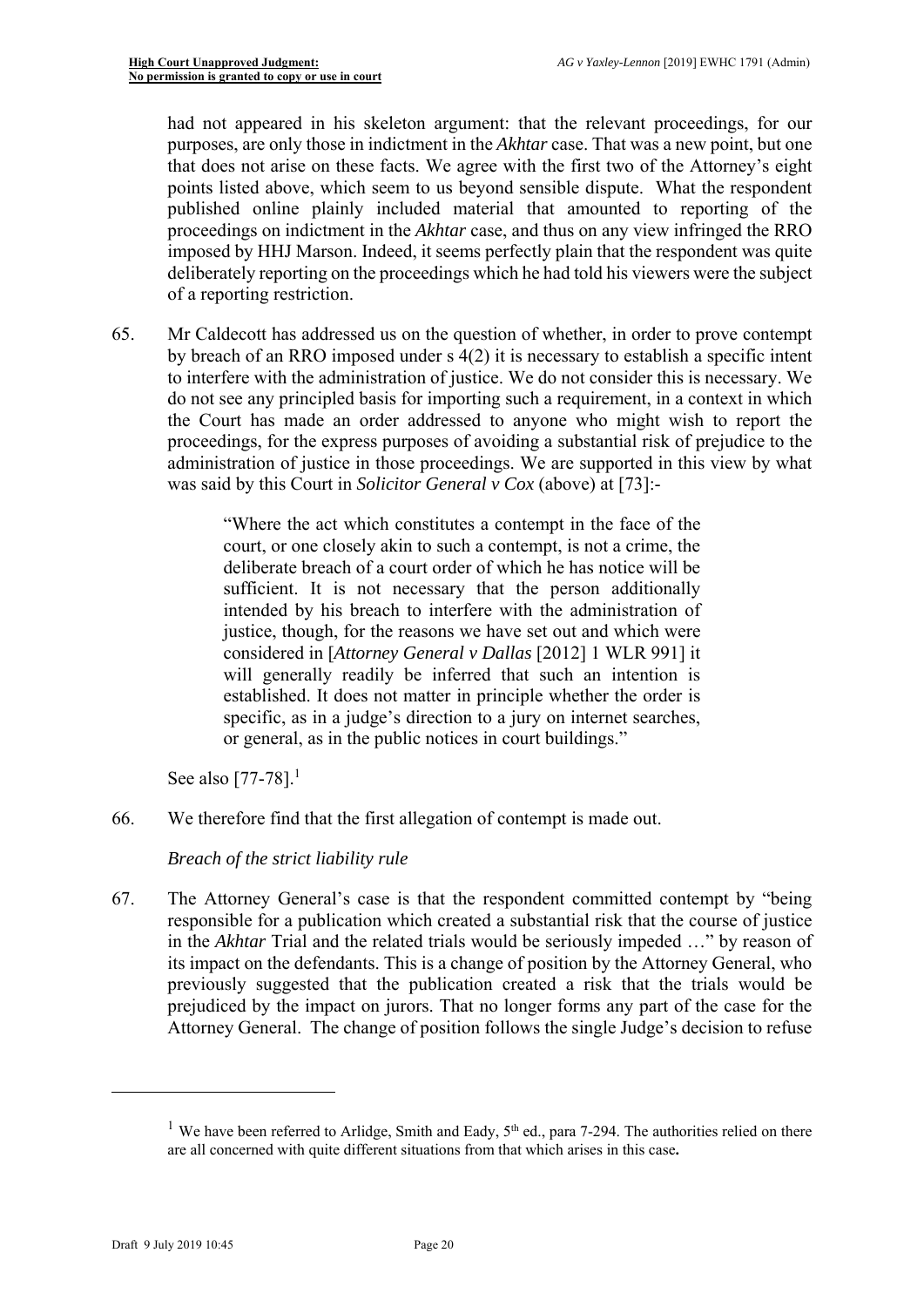permission to appeal. Prejudice and impediment are separate and distinct concepts: *AG v MGN Ltd* [2011] EWHC 2074 (Admin) [2012] 1 WLR 2408 [16] (Lord Judge CJ).

- 68. The case, as now put forward, has three linked aspects to it. The first aspect is a risk participate properly in the trial. Secondly, in the light of this first risk, it is suggested that there was risk (b), that the Court and/or the police might have to take or arrange that (a) one or more of the defendants would (i) be harassed on their way to court by followers of the respondent who had seen the Video, or (ii) reasonably apprehend that this might happen, creating distraction and anxiety which would impede their ability to additional measures to ensure that the defendants on bail would be able to continue to attend court without hindrance or harassment, and to participate properly in the trial. Thirdly, publication of the Video is said to have created a "more than remote" risk that, with or without such measures, one or more of the defendants on bail might abscond; the suggested reasons are having seen the Video and/or having been harassed by followers of the respondent who had seen it and/or being fearful of such harassment.
- 69. In support of these arguments, the Attorney General relies in particular on the passage in the Video that we have aleady quoted, which is characterised as an incitement to the respondent's supporters to harass the defendants. Because of its importance to this part of the case, we repeat the passage:

"You want to harass someone's family? You see that man who was getting aggressive as he walked into court, the man who faces charges of child abduction, rape, prostitution – harass him, find him, go knock on his door, follow him, see where he works, see what he's doing. You want to stick pictures online and call people and slander people, how about you do it about them?"

- Video" generally which can best be gauged by looking at the Video itself. Examples 70. Mr Caldecott also relies on what he submits are the "abusive and emotive terms of the of this are the following:
	- "[p1] [to one of the defendants] Got your prison bag with you?

…You've got no guilt, is there any guilt, is there any guilt, is there any guilt mate? ...So as you can see there it doesn't seem like much guilt, doesn't seem like anyone's ashamed."

[p7] Didn't really get the cleanest shots of them but when I first come to try and show people who these men were, bearing in mind they've been walking around your towns and cities for the last 2 years whilst this has been going on, been working in shops, chicken shops, probably driving taxis etc etc, I thought people should know their faces and their identities. and when I went last time – you can see the footage, go online and watch it – they turned up with balaclavas, they tried to get physical and they all hid their identities."

[p27] "Yeah share it share it share it, get it up to 10,000 live people by the time these next alleged offenders walk through these doors.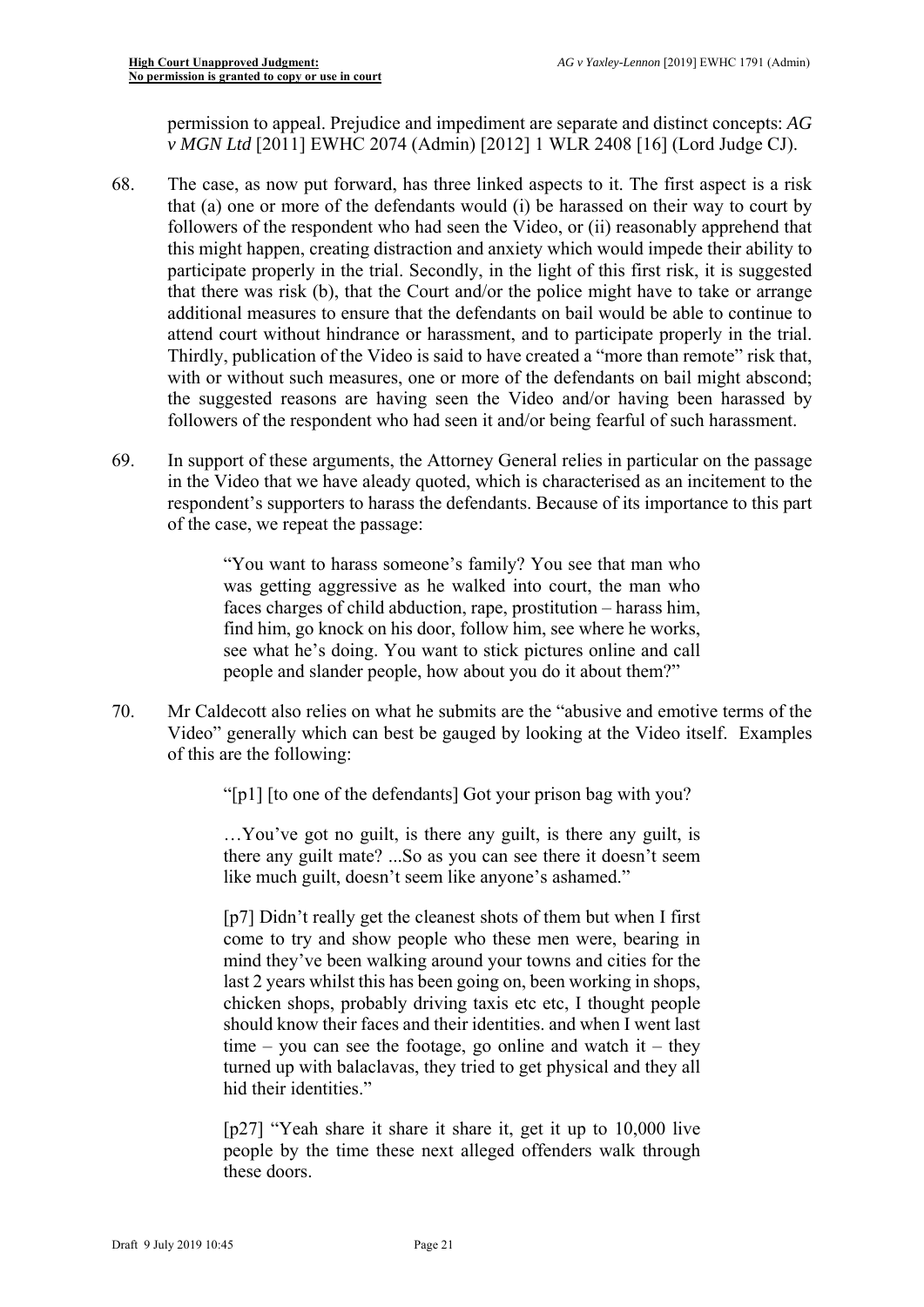[p40] "just trying to show people who are watching this is what's happening, this is what the case is this is how many girls were victims.

This is what they've said and this is what they've done [male bystander] Dirty bastards innit. [Respondent] Yeah mate. [female bystander] Should fucking hang him ..."

- 71. This all happened, submits Mr Caldecott, at a particularly sensitive point in the trial, considering. To participate properly in the trial, it was necessary for them to be able when the defendants would naturally be anxious about the verdicts which the jury were to travel to and from court without fear of molestation, and to be in a state of mind that allowed them to focus on the issues in the case (including any raised by notes from the jury), to give considered instructions to their lawyers and to receive and understand advice. Mr Caldecott draws attention to the importance of allowing participants in trials, and particularly criminal trials, to pass to and from court without disturbance.
- 72. Mr Furlong submits that, however it may be framed, in substance and reality the Attorney General's case before us is one of prejudice to the course of justice and thus that strict liability contempt by publication can only be made out on proof of conduct that gives rise to a "seriously arguable ground of appeal": see the words of Simon Brown LJ in *Attorney General v Unger* [198] 1 Cr App R 308, 318-8 and *Attorney General v Birmingham Post and Mail Ltd* [1999] 1 WLR 361, 369-370. We do not accept this argument, which in our view is fundamentally misconceived. The creation of a seriously arguable ground of appeal may be a useful criterion in the context of publications that may prejudice the deliberations of a jury. , In our judgment, however, the notion of impeding the course of justice is, a distinct one that engages very broad considerations, to do with the administration of justice and the public interest, for the reasons articulated by Salmon LJ and Lord Lane CJ in the passages cited at [24 and 25] above. .
- 73. As Oliver LJ said in *Attorney General v Times Newspapers Ltd* (The Times, 12 proceedings. It is concerned with the whole process of the law". As he went on to pressure which impedes or restricts" the "freedom of a person accused of crime to elect February 1983), "The course of justice is not just concerned with the outcome of explain, the course of justice may be impeded in many ways, including "external the mode of trial he prefers, or to conduct his defence in the way which seems best to him and his advisers." See further the observations of Lord Judge in the *MGN* case at [31].
- 74. Mr Furlong submits that there was no real or substantial risk that any of the defendants would view the Video. We disagree. It was clear to all those who were confronted by the respondent that he was filming for the purpose of broadcast. It will have been clear to all of them that the respondent was hostile, that he would be speaking to followers and sympathisers, and that what he was saying publicly was liable to be highly prejudicial to the defendants' interests. It would be only natural for a defendant to want to know, and to see and hear, what had been broadcast about them at such a time. That is not least because they will all have been acutely aware of the impact such publicity could have on the verdicts of the jury. We know that Counsel for some of the defendants did go online to see what was broadcast, and to how many, and relied on it in support of applications to discharge the jury. That is entirely unsurprising. We are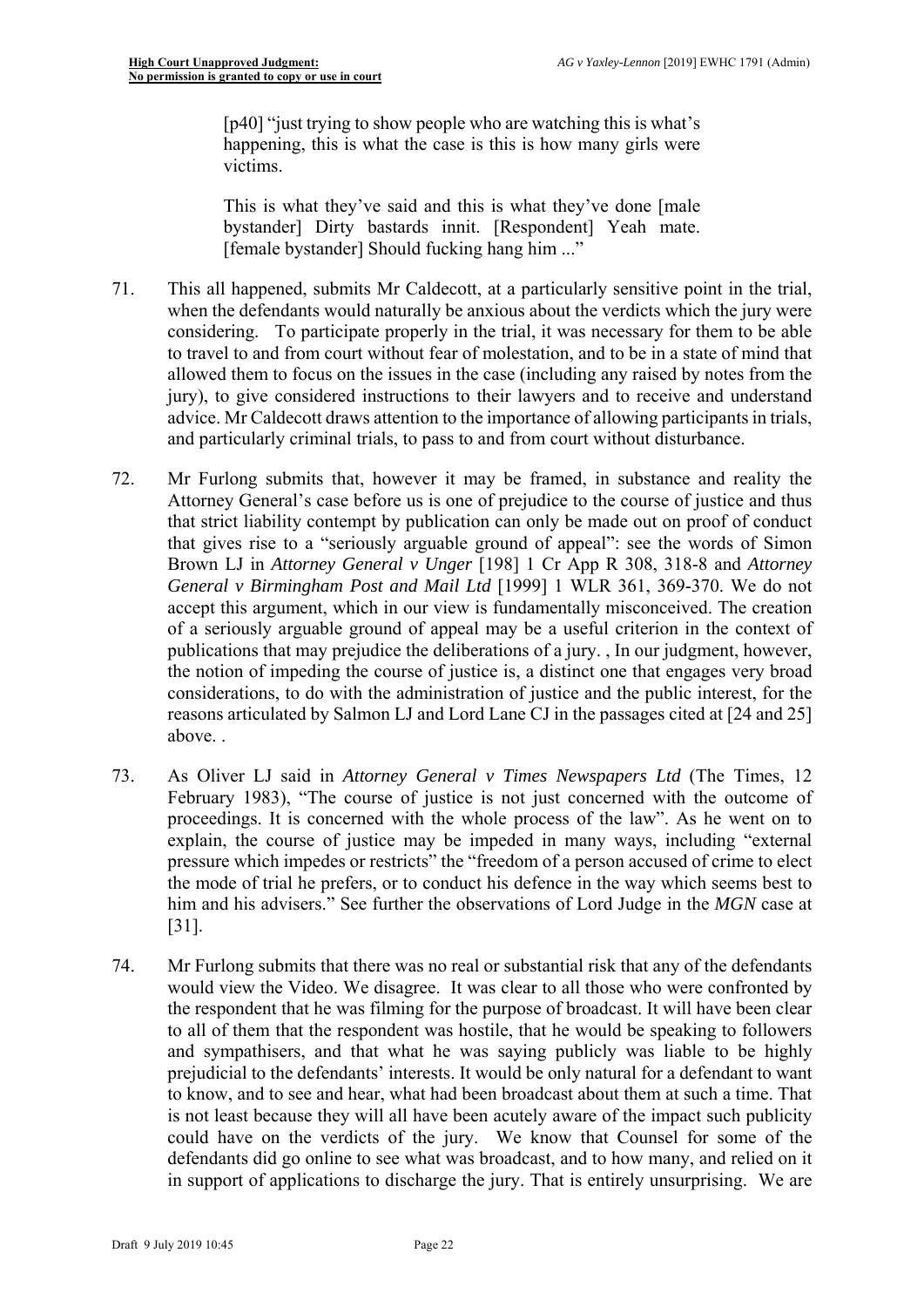unimpressed by the submission that the criminal defendants were "well able to handle critical questioning" and "did not show any signs of intimidation". They responded aggressively, but that is a common reaction to aggressive confrontation. It does not mean that there was no substantial risk of the consequences identified by the Attorney General.

- this has to be assessed in the context of the Video as a whole, in which the respondent this passage will have been understood by a substantial number of viewers as an 75. The respondent says his words were not intended to encourage his followers to harass the defendants but rather to denounce the media for their behaviour towards him and others. However the issue raised by the application is the meaning and effect of his words. In our judgment, those words and the manner of their delivery were an encouragement to others to harass a defendant by finding him, knocking on his door, following him, and watching him, and this gave rise to a real risk that the course of justice would be seriously impeded. A little later in the Video, the respondent asked viewers rhetorically why there were not dozens of national media outside court waiting and "why are they not trying to approach these criminals or show where they live or show where they work or show what they're doing or why why why why …?" All of approves and encourages vigilante action. We are sure that what the respondent said in incitement to engage in harassment of the defendants.
- 76. Mr Furlong has not sought to argue that if the Attorney is correct as to the true meaning social media with the unparalleled speed and reach of such communications, are real risk that the defendants awaiting jury verdicts would see themselves as at risk, feel and effect of the respondent's words, there would have been no real risk of harassment. Rightly so, in our judgment. Generally, someone who uses inflammatory words will find it hard to persuade a court that they were empty of effect. Further, the medium matters, as well as the message. The dangers of using the un-moderated platforms of obvious. In this case, the respondent was engaged in the agitation of members of the public in respect of what he presented as a serious threat to society. His words had a clear tendency to encourage unlawful physical or verbal aggression towards identifiable targets. Harassment of the kind he was describing could not be justified. It is not necessary to assess the level of risk that such conduct would in fact be engaged in, beyond concluding that it was real and substantial. Furthermore, there was plainly a intimidated, and that this would have a significant adverse impact on their ability to participate in the closing stages of the trial. That in itself would represent a serious impediment to the course of justice.
- 77. For these reasons, we find the Attorney General's second ground to be made out.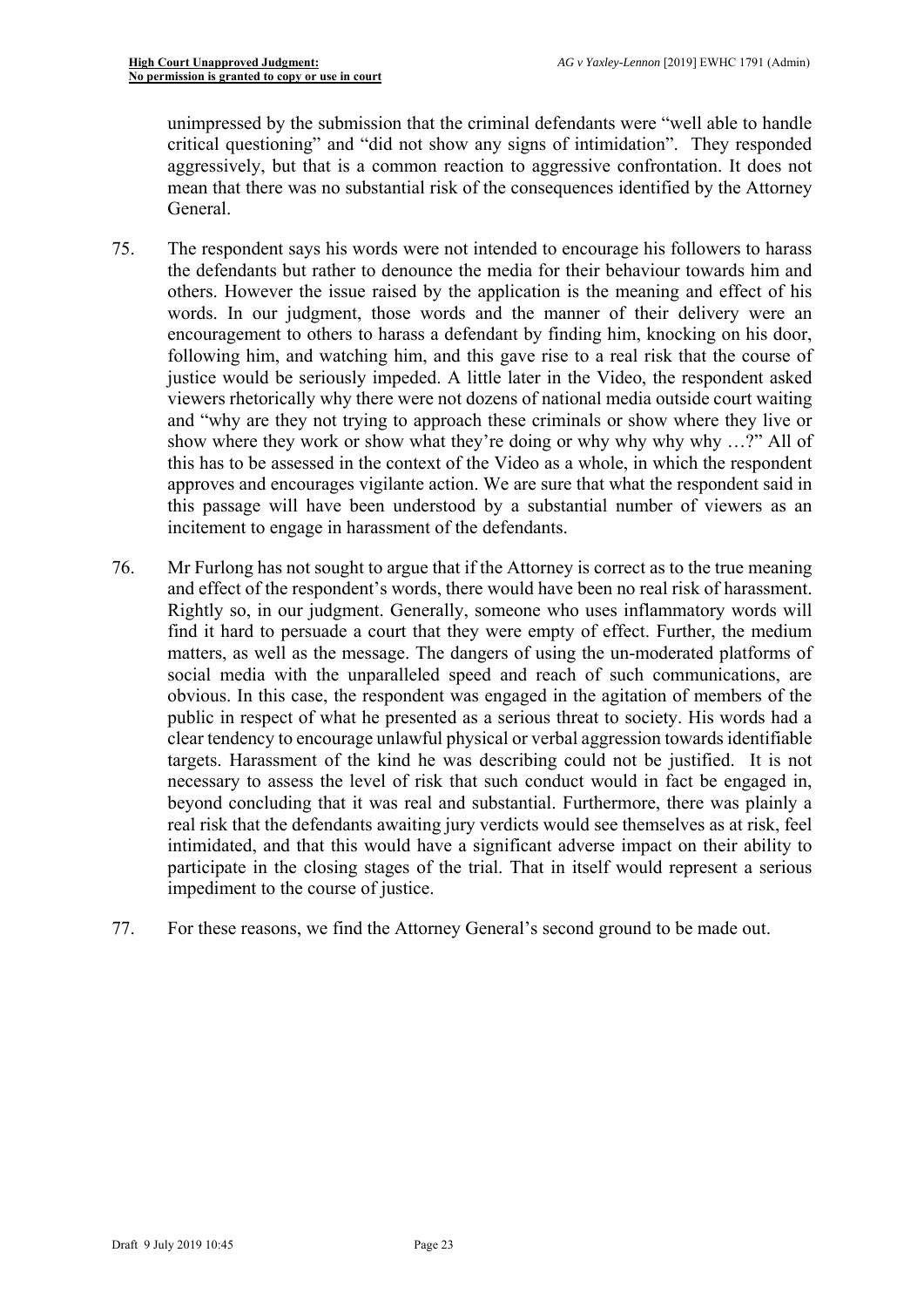# *Direct interference with the administration of justice*

- to contempt at common law, because they involved interference, or created a real risk 78. The Attorney General's case is that two aspects of the respondent's conduct amounted of interference, with the administration of justice. The first is his conduct in confronting some of the defendants, and one other person attending court "in aggressive and provocative terms" and openly filming them "so that they would know that these encounters were likely to be made available to the public via social media". The vices of such behaviour are identified as (a) the creation of a real risk that those defendants would not attend Court in a frame of mind that allowed them to participate properly in their trial and (b) disrespecting the authority and dignity of the court and the administration of justice, "which require that persons who are required to attend court should be able to do so without let or hindrance or fear of molestation." As will be apparent, there is a degree of overlap between this aspect of the Attorney General's case and the strict liability limb, with which we have just dealt.
- confronted would arrive at Court in an upset and agitated state, unsuitable for of an intimidating nature, and "aggressive and provocative". We agree with the 79. We find that the respondent's conduct did give rise to a real risk that the defendants he participation in the serious proceedings in which they were due to take part. The true nature of the respondent's behaviour when confronting the defendants outside court can only be properly appreciated by viewing the Video. It can properly be characterised as submissions made on behalf of the Attorney General.
- 80. The underlying legal principle was well expressed by Bowen LJ in *Re Johnson* (1888) 20 QBD 68, 74:

"The principle is that those who have duties to discharge in a court of justice are protected by the law, and shielded on their way to the discharge of such duties, while discharging them, and on their return therefrom …."

 the Court to carry out their duties should be allowed to do so without let or hindrance." The principle is broader still. William Blackstone's Commentaries on the Laws of As Lord Lane CJ made clear in *Runting* ([28] above) at 245, one reason for that principle is that "the authority and dignity of the Court require that those who attend England (1825 edition, p285) identified the conduct engaging the common law contempt jurisdiction as that which

 "demonstrates a gross want of that regard and respect, which when once courts of justice are deprived of, their authority (so necessary for the good order of the kingdom) is entirely lost among the people"

It is, fundamentally, a matter of respect for the institutions, and the process by which justice is administered.

 set a lower standard for interference with a party, than the standard set for the offence 81. There is no proper basis on which to limit the application of his principle to acts of physical rather than verbal molestation. Mr Furlong argues that the Court should not of intimidation of a witness or juror, contrary to s 51(1) of the Criminal Justice and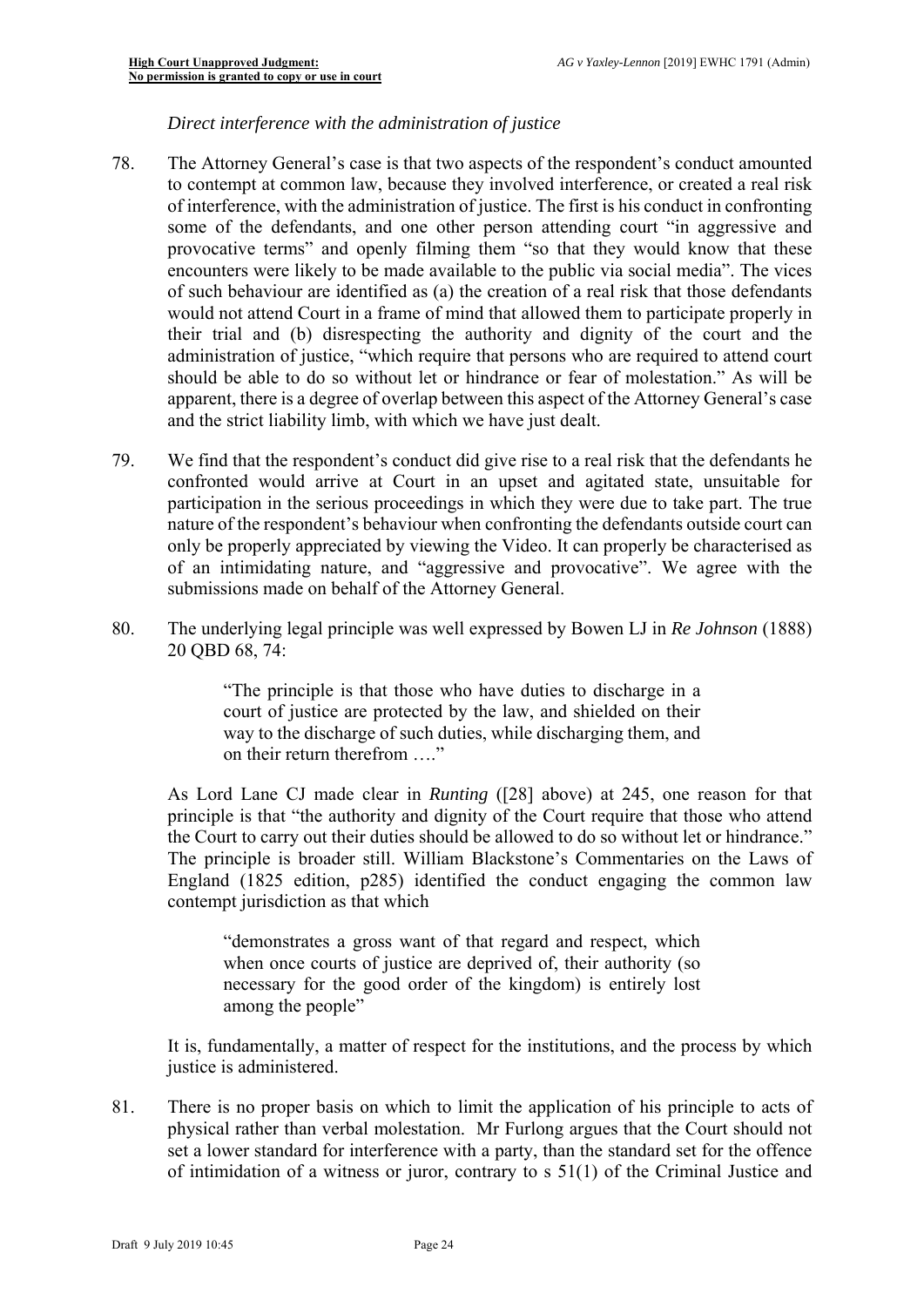Public Order Act 1994. We do not find this persuasive. The statutory offence carries a maximum sentence of 5 years' imprisonment, and is quite different. It can be committed anywhere. It applies to an investigation as well as the course of justice. The gist of the offence is an act of intimidation or intended intimidation, which is intended to cause the investigation or the course of justice to be obstructed, perverted or interfered with. It is a carefully crafted statutory regime designed to deal with a particular issue.

- common law meriting committal proceedings." Again, it is right to recognise a degree 82. This brings us to the second aspect of the respondent's conduct that is said to amount to common law contempt: "taking photographs of persons while they were entering the Court building (or the precincts thereof), and [simultaneously] publishing those photographs, which are administration of justice offences contrary to s41 of the Criminal Justice Act 1925 and, in the circumstances of this case, contempt of court at of overlap between this and other aspects of the Attorney's case, but this remains a separate and distinct ground.
- "precincts" of the court, as clearly it did. That would amount to a s 41 offence. He submits, however, that the respondent himself never entered the precincts. We are not persuaded of this point. The term "precincts" is not defined. It was considered by the 83. Mr Furlong has pointed out that there was no filming of events within the court building, and that the respondent never entered the building whilst filming. He has not disputed that some of the filming showed some of the defendants entering court, within the Phillimore Committee in 1948 which (at para 41) noted the wide variety of court buildings throughout the country, concluding that it would be impracticable to attempt to define for all purposes what are the precincts of a court. The Committee suggested that the court should be able to determine the limits of the precincts, or extend them "if, for example, an actual or threatened demonstration in the highway outside should interfere with proceedings in court."
- interpretation, regarding it as intended to allow a zone of relative calm around the be confident that their progress to and from the court building for the purposes of the him in a public space near the Court, approaching the defendants as they arrive and 84. We would be inclined to give the term "precincts" a flexible but purposive perimeter of a court building, within which the protected categories of participant could relevant litigation would not be disrupted or intruded upon by the capture or publication images. As his own Counsel acknowledged in their Grounds to the CACD, the Video depicted the respondent "in the vicinity of Leeds Crown Court". The Video itself shows filming them as they go up the ramp to the front entrance, whilst himself approaching and reaching the foot of the steps and the edge of the wall by the ramp.
- only film of defendants in the precincts, but also film taken from places which were 85. But this is not the central point. Although we are satisfied that the filming included not within the precincts of the court, it would not be appropriate to deal in niceties, when the allegation is one of contempt. There is threshold of seriousness which the Attorney General must surmount: a s 41 offence is not in and of itself a contempt of court. The question should be approached as one of substance: did the respondent's conduct in filming the defendants as they arrived at court and simultaneously broadcasting the footage interfere so significantly with the due administration of justice as to go beyond mere disobedience to the statutory ban on photography, and justify the more severe sanctions attaching to contempt of court?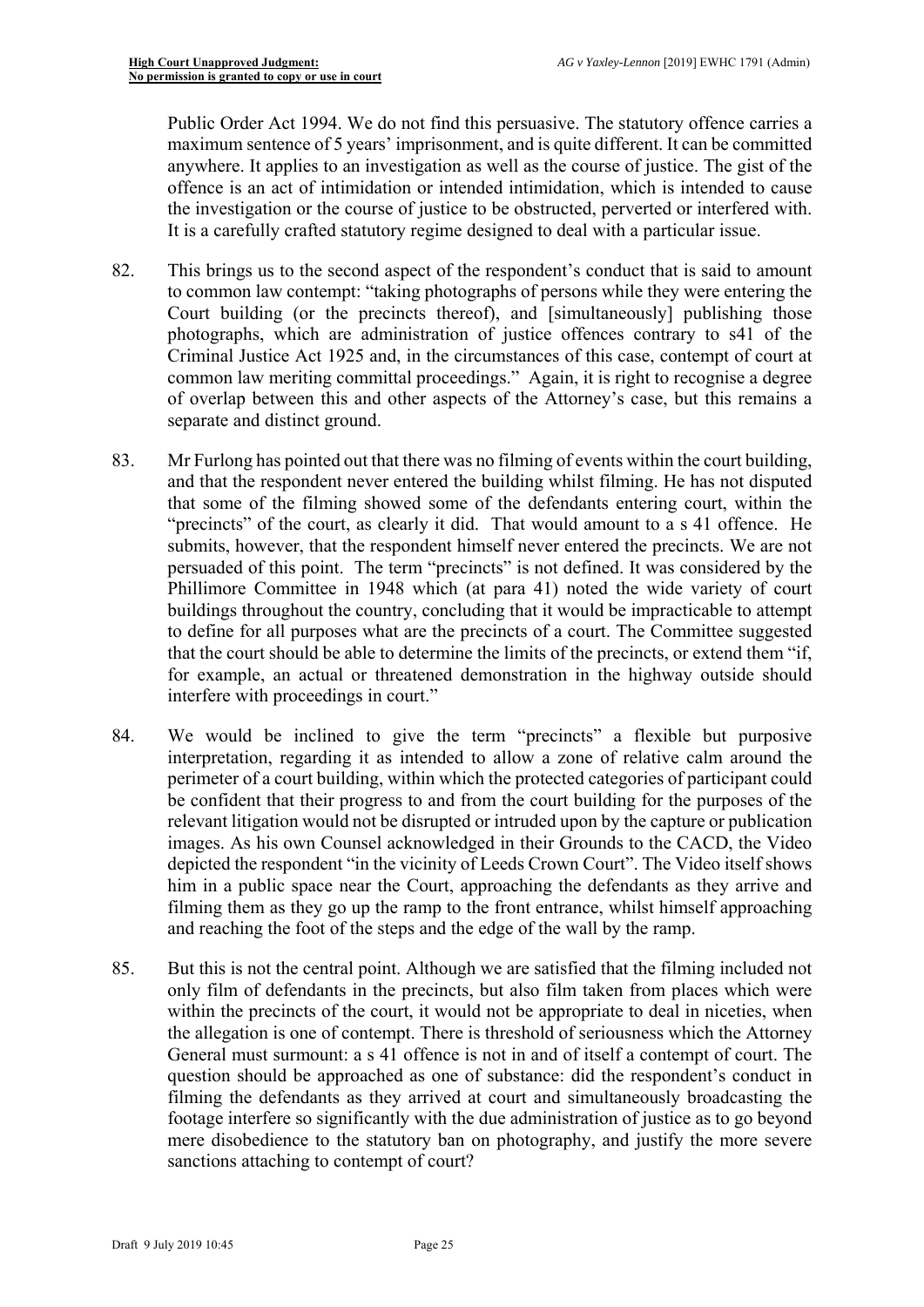- of the scale may be the actions of a foreign tourist, taking pictures of the courtroom 86. This is essentially a question of fact and degree, for the Court's evaluation. At one end scene purely out of interest in the architecture or design of the interior, in ignorance of any rule against doing so. Towards the other end would be the recording and online publication of a video of sentencing remarks, in deliberate contravention of a welladvertised prohibition on filming in court, accompanied by derogatory comment, as in *Cox*. In our judgment, the filming here went beyond mere contravention of s 41. It crossed the threshold of seriousness, and justifies the imposition of sanctions for contempt.
- 87. We would identify the following factors, considered cumulatively: (1) This was targeted behaviour, not incidental filming; (2) it was engaged in at what the defendant must have known to be a time of high anxiety for the defendants, when they were entitled to be presumed innocent; (3) knowing that the defendants did not wish to be approached; he had attempted it before, at Huddersfield Magistrates' Court; (4) when the respondent's approach predictably elicited aggressive responses, he sought to exploit these against the defendants by implying that they were incriminating; (5) this was done very publicly, in a way that was likely to and did attract the attention of passers-by; (6) the filming was persistent, and involved a degree of following, whilst live streaming. The filming must of course be assessed in the context of the harassment with which we have dealt already. It is also necessary to have regard to the wider context. If the court were to condone the live broadcast of these defendants being aggressively confronted as they arrive at court, in conjunction with prejudicial commentary and exhortations to engage in harassment, it would pose a risk to the wider interests of the justice system.
- or a specific intent to interfere with the administration of justice. In cases of this kind, 88. As for the mental element, it is not necessary to show knowledge of the legal provision as is common ground, it is enough to show that the conduct engaged in was deliberate. There is no room for doubt about that.
- towards him and others, has gone unpunished (though whether his case is that this today's media to engage in, is not entirely clear). Be that as it may, the question we have to address in these proceedings is not the conduct of others, but that of the 89. Finally, we address the respondent's contention that similar or worse behaviour, amounts to hounding as the respondent suggested or what Mr Furlong said in submissions is "robust" behaviour of the kind which it is normal, and legitimate for respondent.

# **Freedom of expression**

90. It remains to address the argument advanced by the respondent that his activities fell within the boundaries of reasonable journalistic behaviour in a high-profile case. Reliance is placed on Article 10 of the European Convention on Human Rights, which guarantees the right to freedom of expression. This includes freedom to hold opinions and to receive and impart information without interference by public authorities. There can be no doubt that the imposition of penalties for contempt of court represents an interference with this fundamental right. It is true, also, that this right includes the freedom to express ideas that shock, offend, or disturb. Mr Furlong submits that even if the respondent's behaviour was offensive, rude, uncivilised or wholly reprehensible it would nonetheless be protected by Article 10.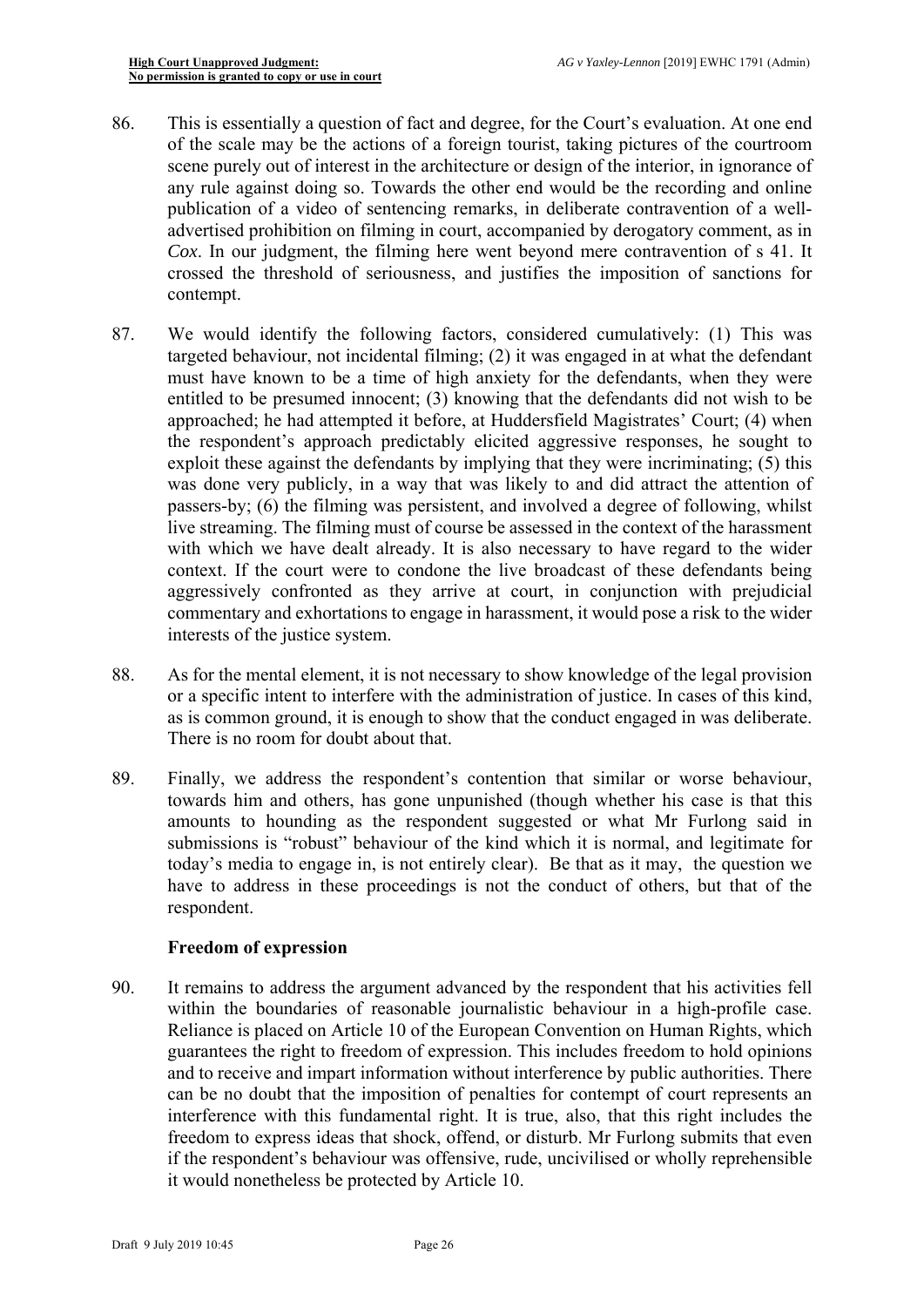unqualified. Here, we are concerned with interferences with the administration of and impartiality of the judiciary." This is not an archaic or empty formality that focusses 91. Freedom of expression could not justify an interference with fair trial rights, which are justice that fall short of subverting the right to a fair trial. However, we are satisfied that our interpretation and application of the law of contempt is consistent with the Convention. An interference must be necessary for and proportionate to one or more of the legitimate aims set out in Article 10(2). These include "maintaining the authority on the standing of judges. It is a principle essential to the maintenance of democratic order. Due process is not just about outcomes. The rule of law demands that those who act in such a way as to subvert due process should be held to account, whether or not they actually threaten the fairness of the end result. These are essential principles which must be given weight in a democratic society. On the facts of this case the weight to be given to these valuable principles comfortably exceeds that to be given to forms of expression used by the respondent such as "How are you feeling about your verdict?" or "You got your prison bag with you?"

# **The grant of permission**

92. At the hearing before us on 14 May 2019, it was common ground that the Attorney General required the Court's permission to proceed with his application. For the respondent, Mr Furlong opposed the grant of permission. Two points of principle arose. First, Mr Caldecott QC rightly highlighted an issue about the proper categorisation of the first limb of the application, which alleges contempt by breach of the RRO. Secondly, there was debate about the threshold requirements for granting permission.

#### *Categorisation*

93. The Attorney General seeks permission under Section III of Part 81, and specifically under CPR 81.12(1). The relevant provisions are these:-

# **"III COMMITTAL FOR INTERFERENCE WITH THE DUE ADMINISTRATION OF JUSTICE"**

Scope

**81.12** 

(1) This Section regulates committal applications in relation to interference with the due administration of justice in connection with proceedings –

…

(e) which are criminal proceedings, except where the *contempt is committed in the face of the court*  or consists of disobedience to an order of the court or a breach of an undertaking to the court.

… (3) A committal application under this Section may not be made without the permission of the court."

(Emphasis added).

 third limbs of the present application, but a difficulty arises from the words of exception 94. This wording plainly means that the Court's permission is required for the second and which we have underlined. Contempt committed by breach of an RRO would seem, on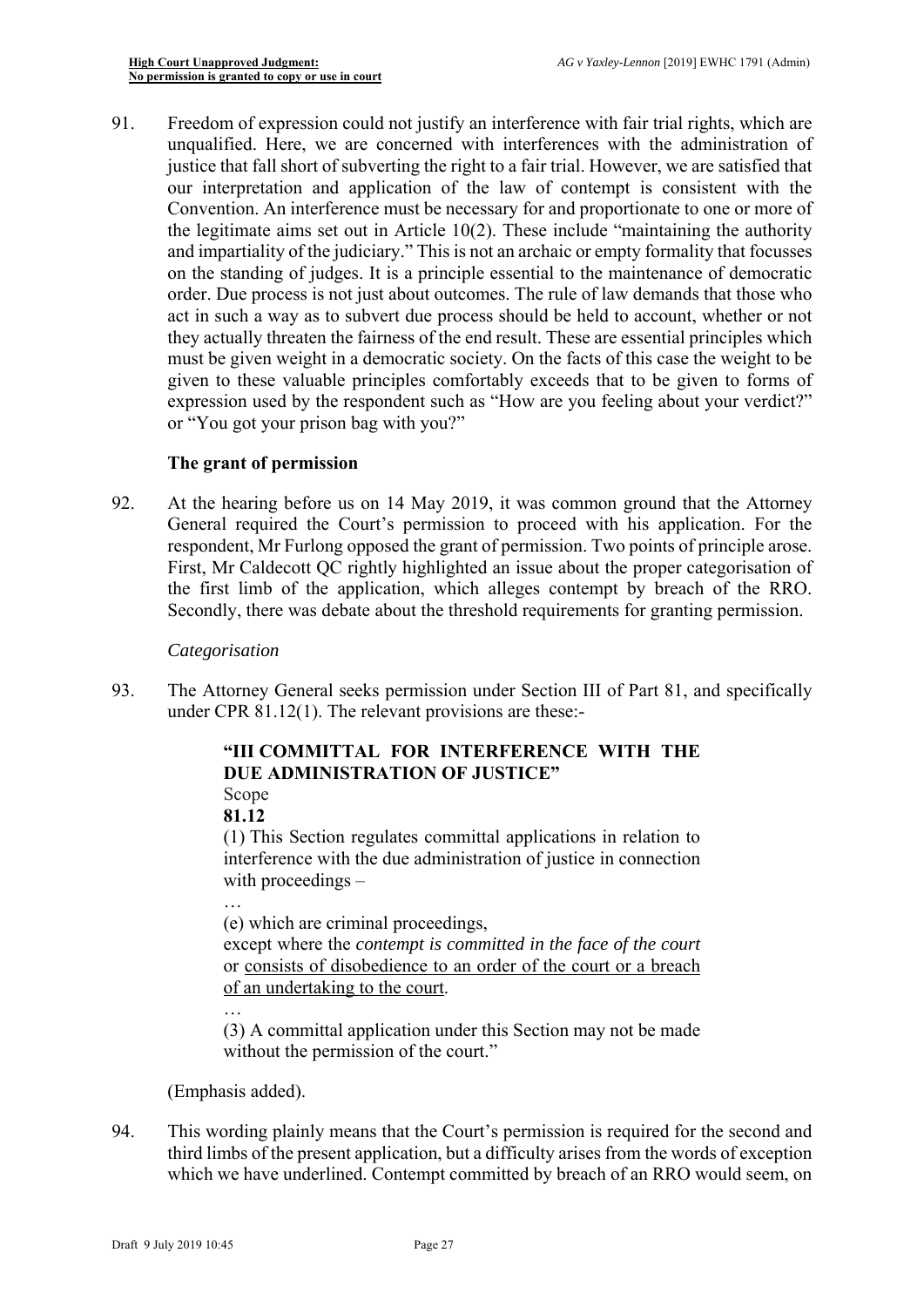the face of it, to be contempt which "consists of … disobedience to an order of the court." Contempt of that kind would, superficially, appear to fall within Section II of Part 81, which is headed "Committal for breach of a judgment, order or undertaking to do or abstain from doing an act". Section II prescribes a procedure for seeking committal which does not require the Court's permission.

- by the Attorney General for the committal of a person who has disobeyed an RRO 95. It is hard to believe, however, that the authors of these rules intended that an application imposed by the Crown Court should be treated in the same way as (for instance) an application by the claimant in a civil money claim to commit a defendant who has refused to comply with an order for disclosure. There are many reasons to think that this was not the intention.
	- applies where the respondent is alleged to have committed contempt by a particular proceedings, in breach of the strict liability rule. Logically, the same (1) The permission requirement is a safeguard for the alleged contemnor. It plainly publication that risks impeding or prejudicing the administration of justice in safeguard should apply to an application to commit on the basis that the very same publication amounted to contempt because it was in breach of a s 4(2) order. The two allegations will often be made in the same committal proceedings, as they are in this case.
	- (2) At the same time, dealing with committal for breach of an RRO under Section II of Part 81 would bring into play a number of procedural requirements which are clearly inappropriate. CPR 81.5 provides, for instance, that a judgment or order may not be enforced under this Section unless it has been "served on the person required to do or not do the act in question". Rule 81.6 requires personal service. But RROs take effect against all the world; they can and should be publicised, but it would impossible to serve them personally on everybody who is to be bound. Rules 81.5 and 81.8 do allow the Court to dispense with service, but this only mitigates the unsuitability of the regime.
	- (3) There are further indications that Section II of Part 81 was not intended to cover an application such as this. Section 19(3) of the Senior Courts Act 1981 provides that "the jurisdiction of the High Court shall be exercised by a single judge of that court", subject to specified exceptions. The exceptions include cases which the rules of Court require to be decided by a Divisional Court. Historically, the customary way to prosecute contempt consisting of disobedience to orders made by the Court in criminal proceedings was an application to the Divisional Court, pursuant to leave obtained under Order 52 of the Rules of the Supreme Court: see *R v D* [1984] AC 778, 791-2 (Watkins LJ). Section III of Part 81 seems to echo this; by CPR  $81.13(1)(e)$ , an application under that Section to commit for contempt committed in connection with criminal proceedings "may be made only to a Divisional Court". Section II contains no such limit, so High Court proceedings under that section must be brought before a single Judge.
	- (4) Crown Court udges have often initiated proceedings in their own Court, by calling in editors or other publishers suspected of disobedience to RROs, including s 4(2) orders, as HHJ Marson did here. It may be that the intention of the draftsman, when framing the exceptions in CPR 81.12(1), was to preserve a summary jurisdiction in such a case. But it would not follow that Section II of Part 81 was the applicable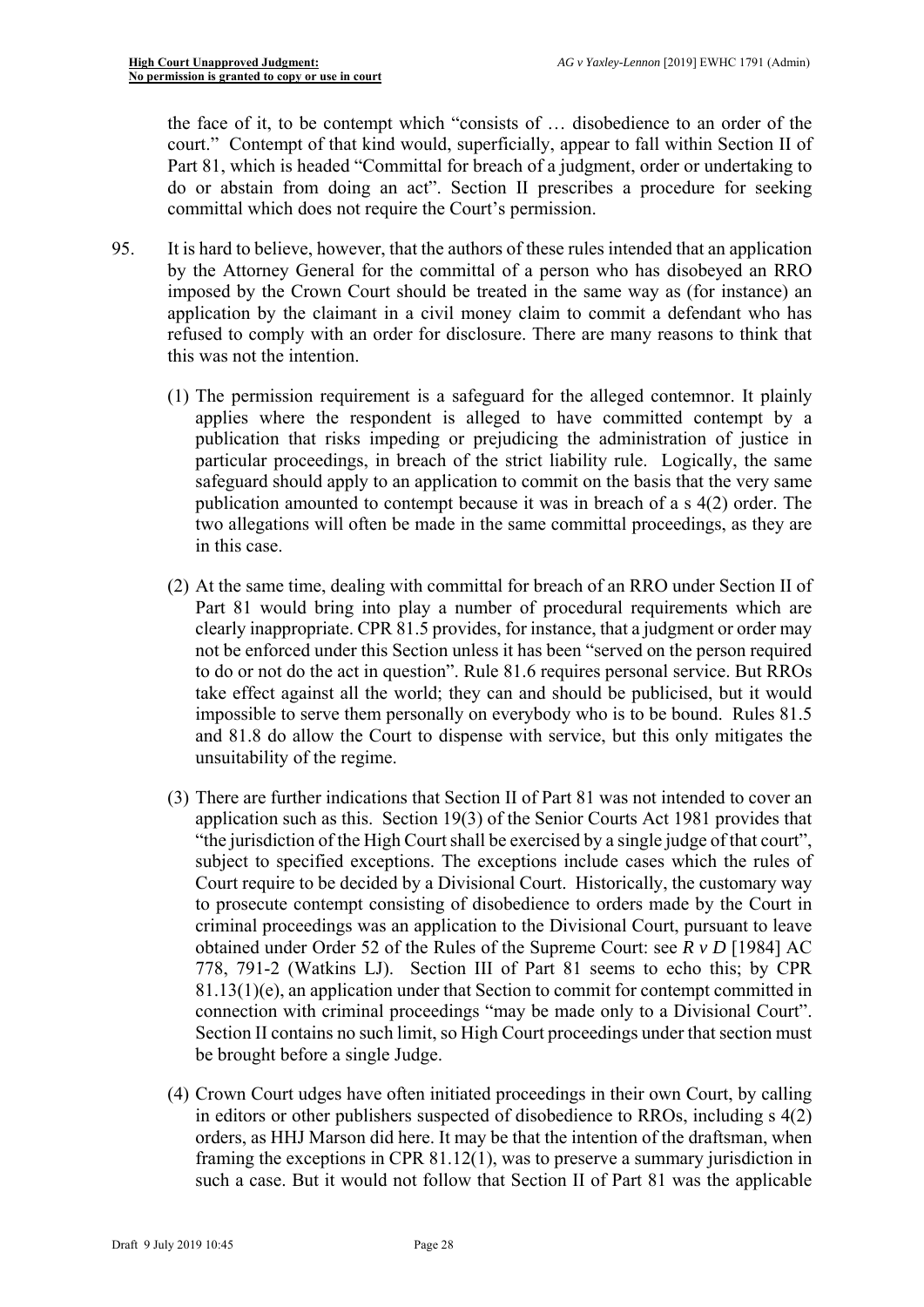regime. That Section provides for an adversarial regime. Part 81 does not purport to regulate any power of the Court to proceed of its own initiative. CPR 81.2(3) provides in terms that nothing in Part 81 "affects any statutory or inherent power of the court to make a committal order of its own initiative." It would appear to be Part 48 of the Criminal Procedure Rules that applies to proceedings of that kind.

- 96. Against this background, we were persuaded by the submission of Mr Caldecott, that of RROs such as the one with which we are concerned is an accident of drafting. The applications of that kind to Section II of Part 81. Those words were not intended to of an application for leave or, in modern language, permission. the apparent exclusion from Part 81, Section III, of applications to commit for breaches words of exception in CPR 81.12(1) were not intended to allocate committal modify the established procedural regime by which committal proceedings of that kind, if not initiated by the court itself, would be brought before a Divisional Court by way
- it was possible to identify the historical position, the underlying intention, and that the 97. Part 81 has been examined and found wanting by this Court on other occasions. *Simmonds v Pearce* [2017] EWHC 3126 (Admin) [2018] 1 WLR 1849 was a case of contempt arising from breaches of the statutory obligations applying to bankrupts. The Court found the relevant provisions of Part 81 to be unsatisfactory and unclear. The point has been re-emphasised in a case decided since the permission hearing in this case. *Her Majesty's Solicitor General v Holmes* [2019] EWHC 1483 (Admin) was a case about contempt in the face of the court, which is expressly covered by Section V of Part 81. The Court had to grapple with the impact on such a case of the heading to Section III of Part 81, and the words of exception to CPR 81.12(1), which we have italicised above. This, on one reading, deprived the Divisional Court of jurisdiction to deal with a case of contempt in the face of the court. The Court noted that "superficially at least, the rules provide the opposite of what was intended, because they suggest that the Divisional Court has no jurisdiction in such cases." But there, as in the present case, drafting must have gone wrong. We understand that the drafting of Part 81 is now being reconsidered.

# *The threshold test*

- considers that it is in the public interest that an application to commit should be made, 98. Part 81 says nothing about the test for granting permission. It was common ground before us that each ground of committal must be considered separately (*Patel v Patel*  [2017] EWHC 1588 (Ch)), and that the Court will not give permission unless it that being a question of judgment, not one of fact (*Cavendish Square Holdings BV v Makdessi* [2013] EWCA Civ 1540 [79]). Mr Furlong submitted that there is also a merits threshold: before it grants permission the Court should require the applicant to show a "strong prima facie case". He relied on a series of decisions on applications for permission to commit individual litigants for making false statements of truth.
- statements. Examples are afforded by *Kirk v Walton* [2008] EWHC 1780 (QB) [29] (Cox 99. It is true that those or similar words have been used on a number of occasions to identify the threshold for granting permission to pursue committal for contempt by false J), *KJM Superbikes Ltd v Hinton* [2008] EWCA Civ 1280, *Barnes (t/a Pool Motors) v Seabrook* [2010] EWHC 1849 (Admin) [41] (Hooper LJ), *Tinkler v Elliott* [2014] EWCA Civ 564 [44], *Patel v Patel*, and *Grosvenor Chemicals Ltd v UPL Deutschland Gmbh*  [2017] EWHC 1893 (Ch) [105]-[118] (Birss J). We were not persuaded, however, by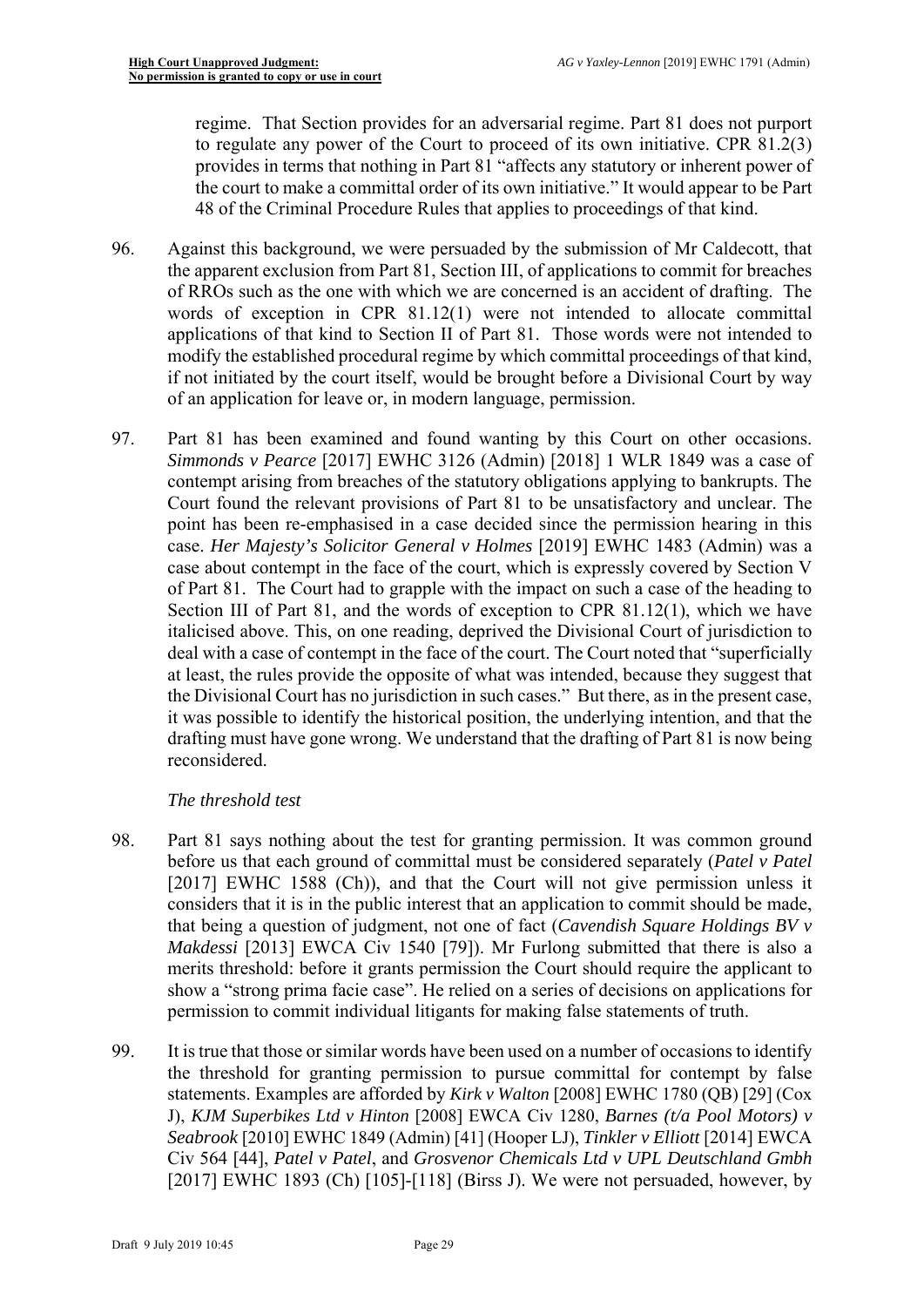Mr Furlong's submission that consistency required the same criterion to be adopted in the present context.

- statements. The Attorney General can apply for committal on those grounds, but if he grounds which appear fanciful, fail to disclose a reasonable basis for committal, or are 100. The cases cited reflect the caution with which the Court will approach an attempt by one party to civil litigation to have another party sent to prison for telling lies. Proceedings by a Law Officer with the aim of protecting the administration of justice are different in kind. The difference is reflected in the rules about committal for false does so he is exempted from the need to obtain the Court's permission: see CPR  $81.18(1)(b)$  and  $(3)(b)$ . That is not the position in proceedings of the kind before us now. But they too are proceedings brought by a disinterested public authority, the aim of which is to protect the administration of justice. There is no case that holds, in any context, that a Law Officer must show a strong prima facie case in order to pursue committal. The Court will of course examine the case advanced by the Attorney General. It will consider the public interest. It will not grant permission to pursue any for any reason an abuse of the court's process. In our judgment, it is unnecessary and would be undesirable to import the test of "strong prima facie case", and to subject an application of this kind to a preliminary vetting on its merits. We note that in *Solicitor General v Holmes* at [45] this Court identified the applicable threshold as a "prima facie case" and observed that "detailed consideration at the permission stage about the precise strength of the application to commit for contempt in the face of the court are to be discouraged." We take the same view about applications of the kind before us.
- The gravity of the conduct alleged will be a relevant consideration; the Court might 101. As for the public interest, Mr Furlong submitted that one aspect of this is proportionality. Again, the authority cited for that proposition comes from the different context of committal applications by civil litigants over allegedly false statements of truth. The present case involves a contest between an individual and a representative of the state. In that context, due weight will be given to the judgment of the Law Officer. decline permission to pursue matters it considered relatively trivial. But it is hard to envisage a Law Officer presenting such an application. In our judgment, it would be wrong to circumscribe the public interest requirement with notions of proportionality that are more apt for litigation between citizens.

# *Reasons for granting permission*

- 102. Mr Furlong did not seek to persuade us that any of the Attorney General's allegations of contempt lacked a reasonable basis in fact or law. Nor did he submit that these proceedings represent an abuse of the Court's process. He advanced two main arguments in opposition to the grant of permission. First, under the heading "Delay, proportionality and the public interest", he pointed to the history of the proceedings, the length of time that had passed since the original incident, the respondent's incarceration, and the adverse impact of those matters on the respondent's health and wellbeing. Secondly, he pointed to differences between the three grounds now relied on and the allegations of contempt that had previously put forward, and questioned whether it was fair and in the public interest to allow the Attorney General to advance the new, and modified case.
- 103. We did not find these submissions persuasive. Mr Dein QC had submitted to the CACD on behalf of the respondent that since he had served the equivalent of four months